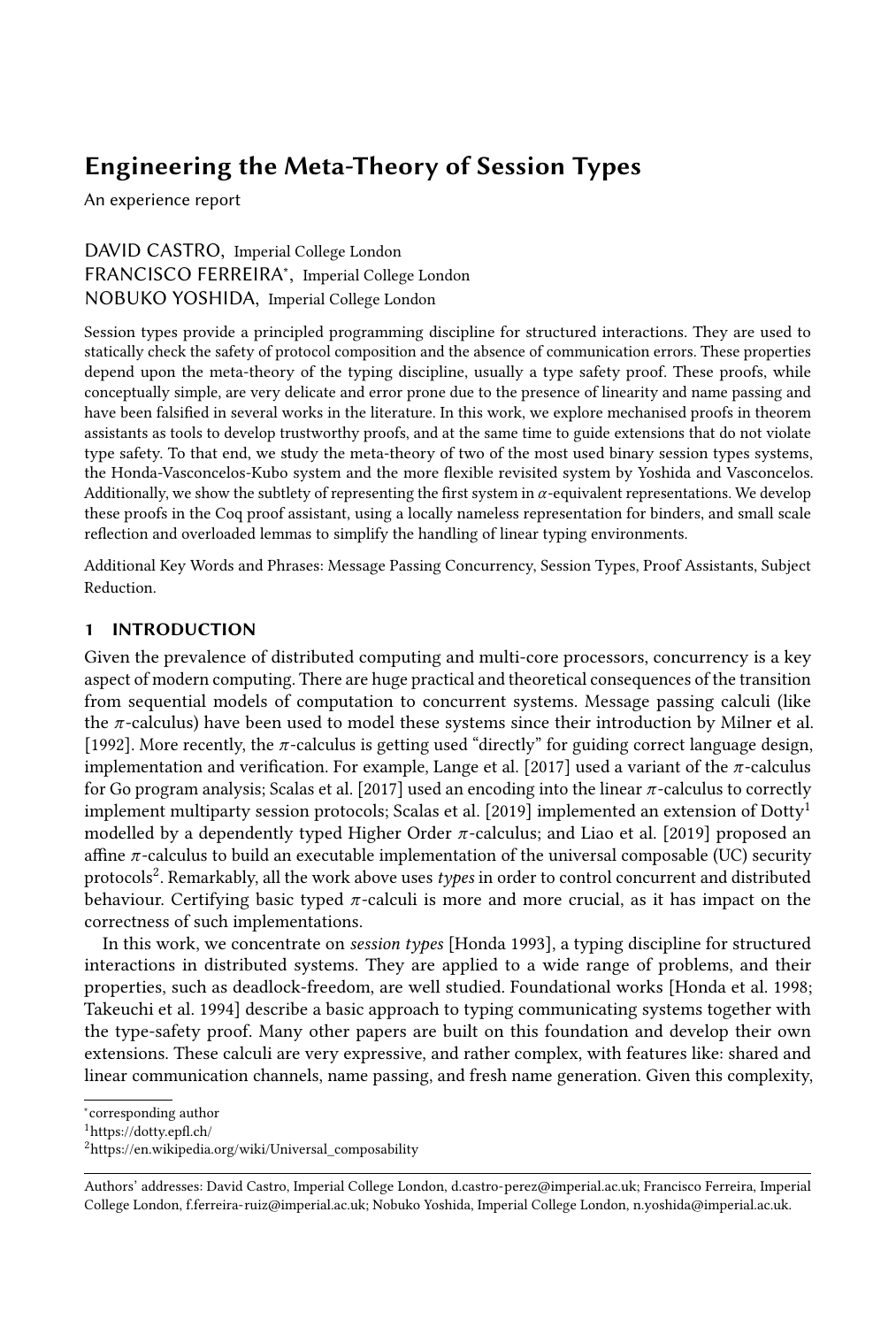it is not surprising that some innocent looking extensions violated the type safety properties of the calculus in several literature as pointed out by [\[Yoshida and Vasconcelos 2007\]](#page-24-5). As a consequence, the interest for mechanisation and formal proofs has risen significantly.

Type systems offer certain security properties by construction. These guarantees are backed by rigorous meta-theoretical proofs. These proofs have three particular characteristics: first they are rather cumbersome to write; second, they are boring to read and validate; and finally they are continuously extended to more expressive type systems. In this work, we study the mechanisation of proofs using a proof assistant with the aim of alleviating all three pain points: first to have proofs that are as easy to specify as possible. Second by the nature of proof assistants, the proofs are easy to trust without having to read them, instead they are mechanically validated. Finally, we aim to provide a description of a methodology and tools that make validating extensions to theories more straightforward.

Proof assistants facilitate writing and validating formal proofs. They define a logic formalism that the proof will be expressed in, offer tools to help building the proof, and check the correctness of the proof. They vary in the underlying logic system they implement and the automation mechanisms they offer. These systems have reached a certain level of maturity and are widely used in programming languages research. As the beginning of a project on the mechanisation of  $\pi$ -calculi, the choice of proof assistant reflects this objectives and our sensibilities. Furthermore, an important aspect is that we need an industrial strength, general purpose, and well established proof assistant that is appropriate for meta-theoretical proofs (but preferably not just that). While other options exist, among the well established ones that fill our objectives are: Coq [\[The Coq Development](#page-24-6) [Team 2016\]](#page-24-6), Isabelle/HOL [\[Nipkow and Paulson 1992\]](#page-24-7) and Agda [\[Norell 2007\]](#page-24-8). We present this development in Coq, because of its strong support in the community, suitability for proofs in the locally nameless style, support for code extraction (that keeps our options open down the road for executing our code) and finally, small scale reflection of proofs using the Ssreflect [\[Gonthier and](#page-23-3) [Mahboubi 2010\]](#page-23-3) library. We use boolean reflection to mirror some of the inductive predicates, and we try to leverage in our advantage the proof style favoured by Ssreflect.

Modelling the properties of session types in existing proof assistants is challenging (even when compared to more habitual theories based on the  $\lambda$ -calculus) due to the presence of linearity and name passing calculi with complex binding structures. In this paper we want to propose an extension to common techniques for formalising the meta-theory of session types, that are both appropriate for session types and expressive enough to implement other systems too. To that effect, we use the Coq proof assistant [\[The Coq Development Team 2016\]](#page-24-6) to study the representation and meta-theory of the two systems described in [\[Yoshida and Vasconcelos 2007\]](#page-24-5). Crucially, we discuss issues around the representation of common calculi using well known techniques.

We use locally nameless [\[Aydemir et al.](#page-22-0) [2008;](#page-22-0) [Charguéraud 2012\]](#page-22-1) binders to represent our syntax. In our opinion, locally nameless is at the same time a high-level representation (avoiding reasoning about de Bruijn indices and shifts as much as possible), and well suited to our setting with easy support for resource sensitivity (i.e: linearity) and name creation. Additionally, locally nameless is implementable in Coq (and possibly other systems) without requiring complicated extensions. And finally, it is amenable to the Ssreflect proof style. For example, the predicate to establish well-formed terms can be easily implemented as a boolean function that reflects the inductive definition. We use multiple disjoint sets of names to simplify the reasoning about different binding scopes (e.g: to avoid mixing expression variables and channel variables). This approach is suitable for resource sensitive calculi (support for this is implemented in the file: theories/Env.v of our Coq development).

This paper aims, on one hand, to be a case study on mechanising proofs in Coq and, on the other, to provide a library and tools to mechanise similar proofs, namely proofs about concurrent systems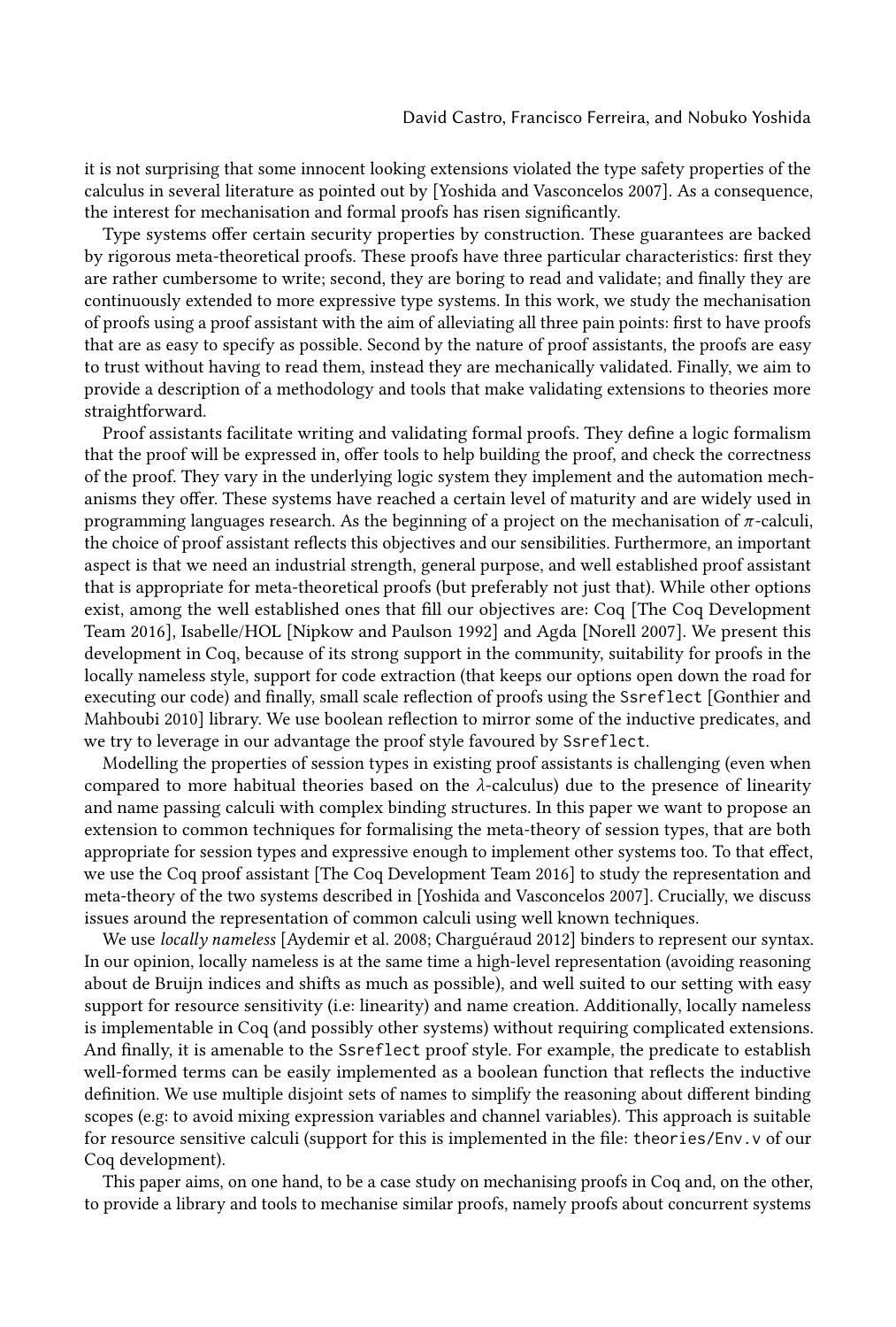that include the notion of names together with sub-structural contexts. As a case study, we choose to mechanise the Send-Receive system introduced in [\[Honda et al.](#page-23-2) [1998\]](#page-23-2) as presented in [\[Yoshida](#page-24-5) [and Vasconcelos 2007\]](#page-24-5) (the original and revised presentations). For this purpose, we develop a library using the locally nameless [\[Charguéraud 2012\]](#page-22-1) representation for binders (described in Section [3\)](#page-4-0). The library supports multiple scopes of names (that we take advantage of to distinguish between names and variables) and a robust definition of contexts and environments that support easy splitting of contexts together with the necessary lemmas to easily implement the particular context splitting notion of a system.

[Yoshida and Vasconcelos](#page-24-5) [\[2007\]](#page-24-5) present two systems, the first one that we will refer to as the original and the second that we will refer to as the revised systems. Additionally, this work discusses a seemingly straightforward extension that breaks type safety. Notably, for the original system, we discuss how the way it is defined makes its representation impossible when using intrinsically  $\alpha$ -convertible terms (e.g: locally nameless, de Bruijn indices, and others). In Section [4.1,](#page-11-0) we discuss this problem, and its relation to the unsound extended system. We also discuss how to fix the system when we implement and prove type preservation for the revisited system in Section [5.](#page-15-0) In hindsight this may seems obvious, but it is a unexpected consequence, and shows that mechanising proofs brings further understanding even to well-established and thoroughly studied systems.

The contributions of this paper are fourfold:

- (1) The first fully mechanised proof of type preservation for a typing discipline with session types and linear and shared channels based on the calculus presented in [\[Yoshida and Vasconcelos](#page-24-5) [2007\]](#page-24-5). Available at: [https://github.com/emtst/emtst-proof.](https://github.com/emtst/emtst-proof)
- (2) The presentation of a technique suitable to mechanise resource sensitive systems. Concretely, we combine locally nameless [\[Aydemir et al.](#page-22-0) [2008;](#page-22-0) [Charguéraud 2012\]](#page-22-1) for syntax representation, Ssreflect [\[Gonthier and Mahboubi 2010\]](#page-23-3) as proof style, and support for resource sensitivity inspired by [\[Nanevski et al. 2010\]](#page-24-9) and [\[Gonthier et al. 2013\]](#page-23-4).
- (3) A reusable framework for representing typing environments with the supporting lemmas to implement resource sensitive context handling rules (i.e: variants of linear and affine logic that require context splits). For example, this framework is suitable for implementing richer systems like multiparty session types systems [\[Coppo et al. 2015;](#page-23-5) [Honda et al. 2008,](#page-23-6) [2016\]](#page-23-7).
- (4) We discuss the problem of representing calculi like the original type system using syntax encodings that provide built-in  $\alpha$ -equality. Furthermore, we discuss how the revised system's presentation addresses this issue.

The rest of the paper is structured in the following way: in the next section we introduce the original binary session types system as presented in [\[Honda et al.](#page-23-2) [1998\]](#page-23-2). Then in Section [3,](#page-4-0) we provide an introduction to the locally nameless (LN) representation roughly following [\[Aydemir](#page-22-0) [et al.](#page-22-0) [2008\]](#page-22-0). Subsequently, we define the system from Section [2](#page-2-0) using LN and we implement it in Coq in Section [4.](#page-10-0) There we discuss the difficulty of implementing the original system in LN (and other  $\alpha$ -equivalent representations). And in Section [5](#page-15-0) we define and implement the revisited binary session types system from [\[Yoshida and Vasconcelos 2007\]](#page-24-5) and mechanise its proof of subject reduction. We describe the artefact in Section [6,](#page-20-0) and then finalise with the related work and conclusion sections.

#### <span id="page-2-0"></span>2 BINARY SESSION TYPES: THE SEND-RECEIVE SYSTEM

Honda, Vasconcelos and Kubo's binary session types system [\[Honda et al.](#page-23-2) [1998\]](#page-23-2) is a milestone in the development of type systems for concurrent process calculi. This system types structured interaction between processes and supports channel mobility, that is higher-order sessions.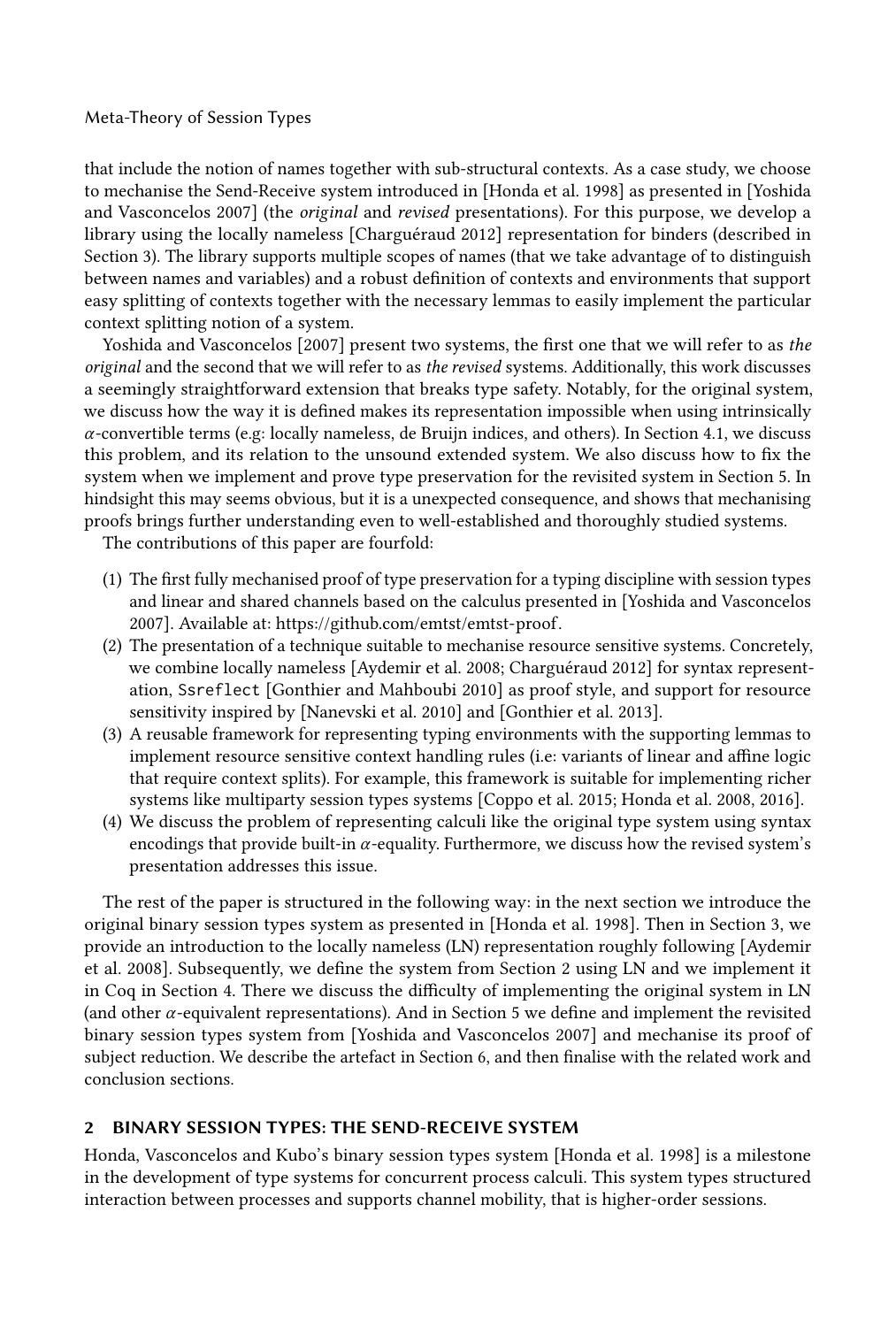#### <span id="page-3-0"></span>Process  $P, Q, R ::=$ | request  $a(k).P$  session request<br>| accept  $a(k).P$  session accept | accept  $a(k).P$ <br>|  $k![e]; P$ data send  $\begin{array}{ccc} | & k? (x). P & \text{data receive} \\ | & k \triangleleft m; P & \text{selection} \end{array}$  $k \le m; P$  selection<br> $k \ge 1 \cdot P\mathbb{I} \cdot Q$  branching  $\begin{array}{ccc} | & k \triangleright \{1:P \| r:Q\} & & \text{branching} \\ | & \text{through } k [k'] & p & \text{channel send} \end{array}$ | throw  $k[k']$ channel send | catch  $k(k)$ channel receive Expressions  $e$  ::= | true | false boolean  $| \cdot |$  . . . if  $e$  then  $P$  else  $Q$  conditional  $P | Q$  parallel | inact inaction  $| v_n (a).P$  name hiding<br> $| v_c (k).P$  channel hiding  $| v_c (k).P$  channel hiding<br> $| P |$ replication  $m ::= 1 | r$  labels

Fig. 1. Syntax using names

The syntax appears in Figure [1,](#page-3-0) processes are ranged by  $P$ ,  $Q$ , names are ranged by  $a$ ,  $b$ ,  $c$ ,..., channels are ranged by  $k$  and  $k'$ . Notice that all the places where there are variable binderss are denoted with parenthesis followed by a dot (e.g:  $k$  ?(x).P).

Sessions are produced by pairing a request  $a(k)$ . P with a accept  $a(k)$ . P, data is communicated (values from expressions) by pairing  $k$ ! [e]; P and  $k$ ? (x). P. We have a minimal set of expressions in this presentation, as we concentrate on the presentation of processes. Similarly, for label selection and branching, we simple fix two labels (i.e. l and r) for convenience. Channels are communicated by pairing appropriately a throw  $k[k']$ ; P with a catch  $k(k')$ . P. We have conventional if processes to allow the control flow to depend on expressions. Parallel composition and inactive processes are to allow the control flow to depend on expressions. Parallel composition and inactive processes are respectively: if e then P else Q, P | Q and inact. For clarity reasons, we split name restriction in two, when restricting over a name, and over a channel, they are respectively:  $v_n(a)$ . P and  $v_c(k)$ . P. Finally, we replace the original treatment of recursion with a simpler process replication model. This way we simplify the presentation of the calculus while remaining expressive. We use process replication (i.e: !P) to represent potentially infinitely many copies of P. With this, we avoid having an extra kind of variables (recursion variables are not needed). Replication works by equating the replicated process with a process in parallel with the replication of that process, as shown in the structural congruence rules in Figure [4.](#page-6-0)

#### <span id="page-3-1"></span>2.1 Typing Discipline

The typing discipline we present follows [\[Honda et al. 1998\]](#page-23-2) and [\[Yoshida and Vasconcelos 2007\]](#page-24-5). Figure [2](#page-4-1) shows the syntax of types. First, we present Sorts that are the classifiers for shared channel endpoints (that type session requests and accepts), and expressions. And second, Types that classify the interactions of channels. There are types for sending and receiving expressions (! $[S]$ ;  $\alpha$  and ?[S];  $\alpha$ ), for sending and receiving channels (![ $\alpha$ ];  $\beta$  and ?[ $\alpha$ ];  $\beta$ ), for finished processes (end and  $⊥$ ), and for typing choice, both offered and taken (&{1 : α, r : β} and ⊕{1 : α, r : β}). Types have a natural notion of duality: sending and receiving, offering and taking a choice. Duality of types is defined in the usual way and the dual of type  $\alpha$  is represented as  $\overline{\alpha}$ . Note that  $\perp$  does not have a dual.

Expressions are typed by sorts, and processes are typed by typings that describe the type of all the channels involved in them. The type system is defined by two main judgements  $\Gamma \vdash e : S$  and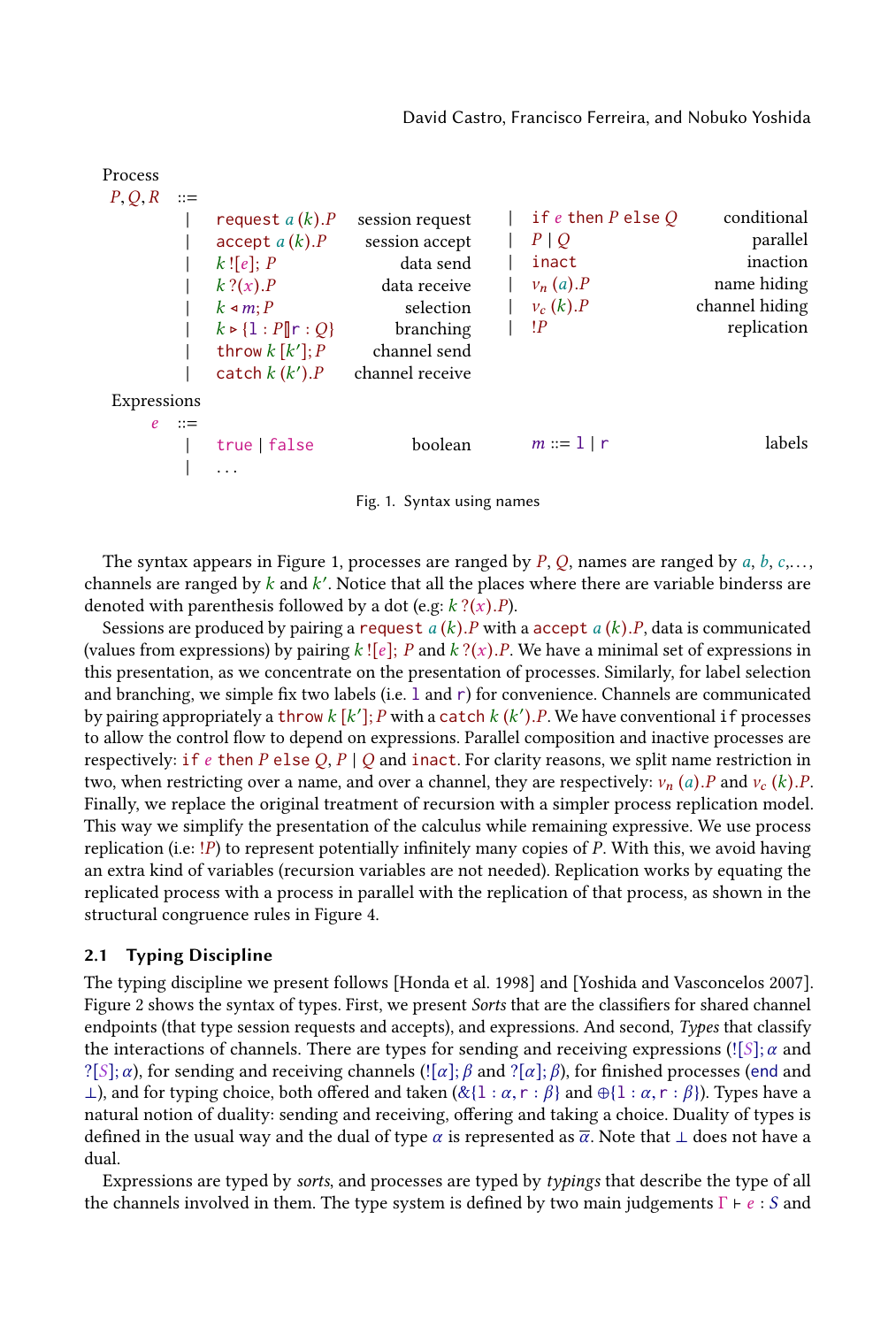<span id="page-4-1"></span>Sort  $S := \langle \alpha, \overline{\alpha} \rangle \mid \text{bool} \mid \dots$ <br>Type  $\alpha, \beta := \{S\}; \alpha \mid \{S\}; \alpha \mid \dots$ Type  $\alpha, \beta$  ::=  $\left[ [S]; \alpha \right] \left[ \alpha \right]$ ;  $\beta \left[ ?[\alpha]; \beta \right]$  end  $\left[ \bot \right] \& \left\{ 1 : \alpha, r : \beta \right\} \left[ \oplus \left\{ 1 : \alpha, r : \beta \right\} \right]$ <br>Sorting  $\Gamma$  ::=  $\cdot \mid \Gamma, x : S$  Typing  $\Delta ::= \cdot \mid \Delta, k : \alpha$  $\Gamma$  ::= ·  $|\Gamma, x : S$  Typing  $\Delta ::= \cdot | \Delta, k : \alpha$ 

Fig. 2. Syntax of types

 $\Gamma \vdash P \triangleright \Delta$  that respectively type an expression and a process in a sorting context. Figure [3](#page-5-0) defines these judgements as in [\[Honda et al.](#page-23-2) [1998\]](#page-23-2). Rule [REPL] requires that a process have its interface (i.e. typing) empty (or completed) to be able to be duplicated. The fact that it may be typed by a completed typing is a technicality that enables the system to support weakening by ended channels.

Sortings and typings support look-ups ( $\Gamma(x) = S$ ) and a function to compute the domain (dom( $\Delta$ )) in the conventional way. Because typings are resource sensitive, the rule for [Conc] defines the following two operations on typings, to establish compatibility ( $\Delta \times \Delta'$ ) and composition ( $\Delta \circ \Delta'$ ) among two of them. The definition is as follows: among two of them. The definition is as follows:

$$
\Delta \times \Delta' = \text{if } \Delta(k) = \overline{\Delta'(k)} \text{ for all } k \in \text{dom}(\Delta \cap \Delta')
$$

$$
(\Delta \circ \Delta')(k) = \begin{cases} \bot & \text{if } k \in \text{dom}(\Delta \cap \Delta') \\ \Delta(k) & \text{if } k \in \text{dom}(\Delta) \text{ and } k \notin \text{dom}(\Delta') \\ \Delta'(k) & \text{if } k \in \text{dom}(\Delta') \text{ and } k \notin \text{dom}(\Delta) \end{cases}
$$

#### <span id="page-4-2"></span>2.2 Structural Congruence and Reduction

Reduction and structural congruence rules are presented in Figure [4.](#page-6-0) They closely follow those from [\[Honda et al.](#page-23-2) [1998\]](#page-23-2). We call attention to the [Pass-Nm] rule stating that that in order to have a reduction sending a channel both sides communicate exactly the same channel (not only they communicate over a channel both processes know, but they also communicate a channel they both know of). Intuitively, the restriction means that the sent channel should be free enough in the receiving process, that is possible to use congruence (concretely  $\alpha$ -equality) to rename the channels to be equal. However, we should see this rule as a red flag when we consider it from the point of view of syntax up-to α-conversion. The problem is eloquently articulated in [\[Pollack 1994\]](#page-24-10) with the slogan: "the names of bound variables are not meant to be taken seriously". The rule [Pass-Nm] requires the sent channel name, and the received channel name (a bound variable) to be equal, this rule takes the bound name of the received channel very seriously indeed. This is a key aspect of the definition of this first system. It may seem natural to try to relax the [Pass-Nm] rule into this rule:

#### $[W$ rong $P$ ass $]$  $Y$ ]; P | catch  $k(k'')$ . Q  $\longrightarrow$  P | Q[ $k'/k''$ ]

However, as shown in Section 3 of [\[Yoshida and Vasconcelos 2007\]](#page-24-5) this relaxation breaks subject reduction. Therefore, they propose a system that has a more liberal [Pass-Nm] rule. We call it the revisited system, and discuss it in Section [5](#page-15-0) together with its meta-theory.

#### <span id="page-4-0"></span>3 A LOCALLY NAMELESS PRIMER

Locally nameless (LN) is a style of representation for syntax with binders that provides an  $\alpha$ equivalent representation of terms while still retaining names for free variables. The key concept is to use de Bruijn indices [\[de Bruijn 1972\]](#page-23-8) for bound variables and names for free variables, these ideas were initially proposed by [\[Gordon 1994;](#page-23-9) [McBride and McKinna 2004;](#page-24-11) [McKinna and Pollack](#page-24-12) [1999\]](#page-24-12), and more recently further developed in [\[Aydemir et al. 2008;](#page-22-0) [Charguéraud 2012\]](#page-22-1).

An important consideration is that locally nameless is easy to use and implement in existing proof assistants. Moreover, there are implementations of helper libraries that provide support for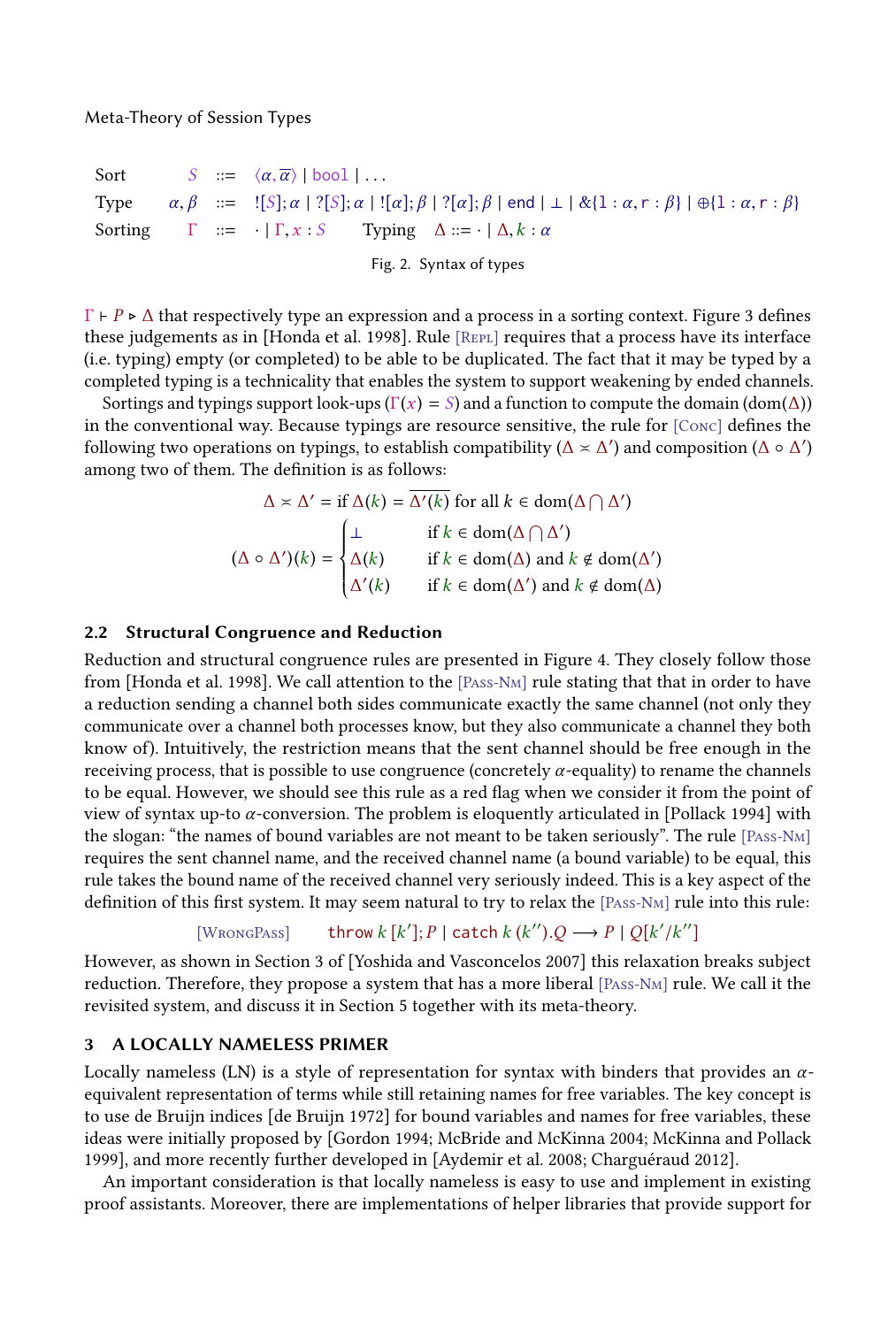#### David Castro, Francisco Ferreira, and Nobuko Yoshida

<span id="page-5-0"></span>

| [BoolT]                                                                                                                                                                                                                        | [BoolF]                                        | [NAME]                                                                                                    | [Bor]                                                                                                                                                               | [IMACT]<br>$\Gamma(x) = S \quad \Gamma \vdash P \triangleright \Delta, k :$ end $\Delta$ completed                                 |
|--------------------------------------------------------------------------------------------------------------------------------------------------------------------------------------------------------------------------------|------------------------------------------------|-----------------------------------------------------------------------------------------------------------|---------------------------------------------------------------------------------------------------------------------------------------------------------------------|------------------------------------------------------------------------------------------------------------------------------------|
|                                                                                                                                                                                                                                | $\Gamma$ + true : bool $\Gamma$ + false : bool |                                                                                                           |                                                                                                                                                                     | $\Gamma \vdash x : S \quad \Gamma \vdash P \triangleright \Delta, k : \bot \quad \Gamma \vdash \text{inact} \triangleright \Delta$ |
| [Acc]<br>$\Gamma(a) = \langle \alpha, \overline{\alpha} \rangle \qquad \Gamma \vdash P \triangleright \Delta, k : \alpha$                                                                                                      |                                                | [Rep]                                                                                                     | $\Gamma(a) = \langle \alpha, \overline{\alpha} \rangle \qquad \Gamma \vdash P \triangleright \Delta, k : \overline{\alpha}$                                         |                                                                                                                                    |
| $\Gamma$ + accept a $(k)$ . $P \triangleright \Delta$                                                                                                                                                                          |                                                |                                                                                                           | $\Gamma$ + request $a(k)$ . $P \triangleright \Delta$                                                                                                               |                                                                                                                                    |
| $[$ SEND $]$<br>$\Gamma \vdash e : S \qquad \Gamma \vdash P \triangleright \Delta, k : \alpha$<br>$\Gamma$ + k![e]; $P \triangleright \Delta, k$ : ![S]; $\alpha$                                                              |                                                |                                                                                                           | [RCV]<br>$\Gamma, x : S \vdash P \triangleright \Delta, k : \alpha$<br>$\Gamma$ + k ?(x). $P \triangleright \Delta, k$ : ?[S]; $\alpha$                             |                                                                                                                                    |
| [BR]<br>$\Gamma \vdash P \triangleright \Delta, k : \alpha$ $\Gamma \vdash Q \triangleright \Delta, k : \beta$<br>$\Gamma \vdash k \triangleright \{1 : P \  r : Q \} \triangleright \Delta, k : \& \{1 : \alpha, r : \beta\}$ |                                                |                                                                                                           | [SEL]<br>$\Gamma \vdash P \triangleright \Delta, k : \alpha$<br>$\Gamma \vdash k \triangleleft 1; P \triangleright \Delta, k : \bigoplus \{1 : \alpha, r : \beta\}$ |                                                                                                                                    |
| [SELR]<br>$\Gamma \vdash P \triangleright \Delta, k : \beta$                                                                                                                                                                   |                                                | [THR]                                                                                                     | $\Gamma \vdash P \triangleright \Delta, k : \beta$                                                                                                                  |                                                                                                                                    |
| $\Gamma \vdash k \triangleleft r; P \triangleright \Delta, k : \oplus \{1 : \alpha, r : \beta\}$                                                                                                                               |                                                |                                                                                                           | $\Gamma$ + throw $k$ $[k']$ ; $P \triangleright \Delta, k$ : $\left[ \alpha \right]$ ; $\beta, k'$ : $\alpha$                                                       |                                                                                                                                    |
| [CAT]<br>$\Gamma \vdash P \triangleright \Delta, k : \beta, k' : \alpha$                                                                                                                                                       |                                                | [Conc]                                                                                                    | $\Gamma \vdash P \triangleright \Delta$ $\Gamma \vdash Q \triangleright \Delta'$ $\Delta \times \Delta'$                                                            |                                                                                                                                    |
| $\Gamma$ + catch $k(k')$ . $P \triangleright \Delta, k$ : ? $[\alpha]$ ; $\beta$                                                                                                                                               |                                                |                                                                                                           | $\Gamma$ + $P$   $Q \triangleright \Delta \circ \Delta'$                                                                                                            |                                                                                                                                    |
| $[I_F]$<br>$\Gamma \vdash e : \text{bool}$ $\Gamma \vdash P \triangleright \Delta$ $\Gamma \vdash Q \triangleright \Delta$                                                                                                     |                                                | [NRes]                                                                                                    | $\Gamma, a : S \vdash P \triangleright \Delta$                                                                                                                      | [CRES]<br>$\Gamma \vdash P \triangleright \Delta, k : \bot$                                                                        |
| $\Gamma$ + if e then P else $Q \triangleright \Delta$                                                                                                                                                                          |                                                |                                                                                                           | $\overline{\Gamma \vdash v_n(a).P \triangleright \Delta}$                                                                                                           | $\Gamma \vdash v_c (k) . P \triangleright \Delta$                                                                                  |
|                                                                                                                                                                                                                                | [REPL]                                         | $\Gamma \vdash P \triangleright \cdot \quad \Delta$ completed<br>$\Gamma \vdash !P \triangleright \Delta$ |                                                                                                                                                                     |                                                                                                                                    |

Fig. 3. Original system in [\[Honda et al. 1998\]](#page-23-2) - the typing judgement

LN, such as the Metalib $^3$  $^3$  library originally distributed with [\[Aydemir et al.](#page-22-0) [2008\]](#page-22-0). However, for this development we roll out our own implementation, mostly due to the fact that we use several disjoint nominal sets to draw names from, with the intention of separating the different kinds of binders present in the  $\pi$ -calculus and session types calculi.

#### 3.1 Example: the linear  $\lambda$ -calculus

As an illustration, Figure [5](#page-6-1) uses locally nameless to represent the syntax of the linear λ-calculus in order to start with a simple and familiar example. As expected for variables (ranged over by  $x$ ), we distinguish between bound variables (ranged over by  $i$ , and  $j$ ) that are encoded as de Bruijn indices, and free variables (ranged over by  $n$ ) encoded as names from a set that contains countably many distinct names. Abstractions are as usual, noticing that they introduce an anonymous variable (as

<span id="page-5-1"></span><sup>3</sup><https://github.com/plclub/metalib>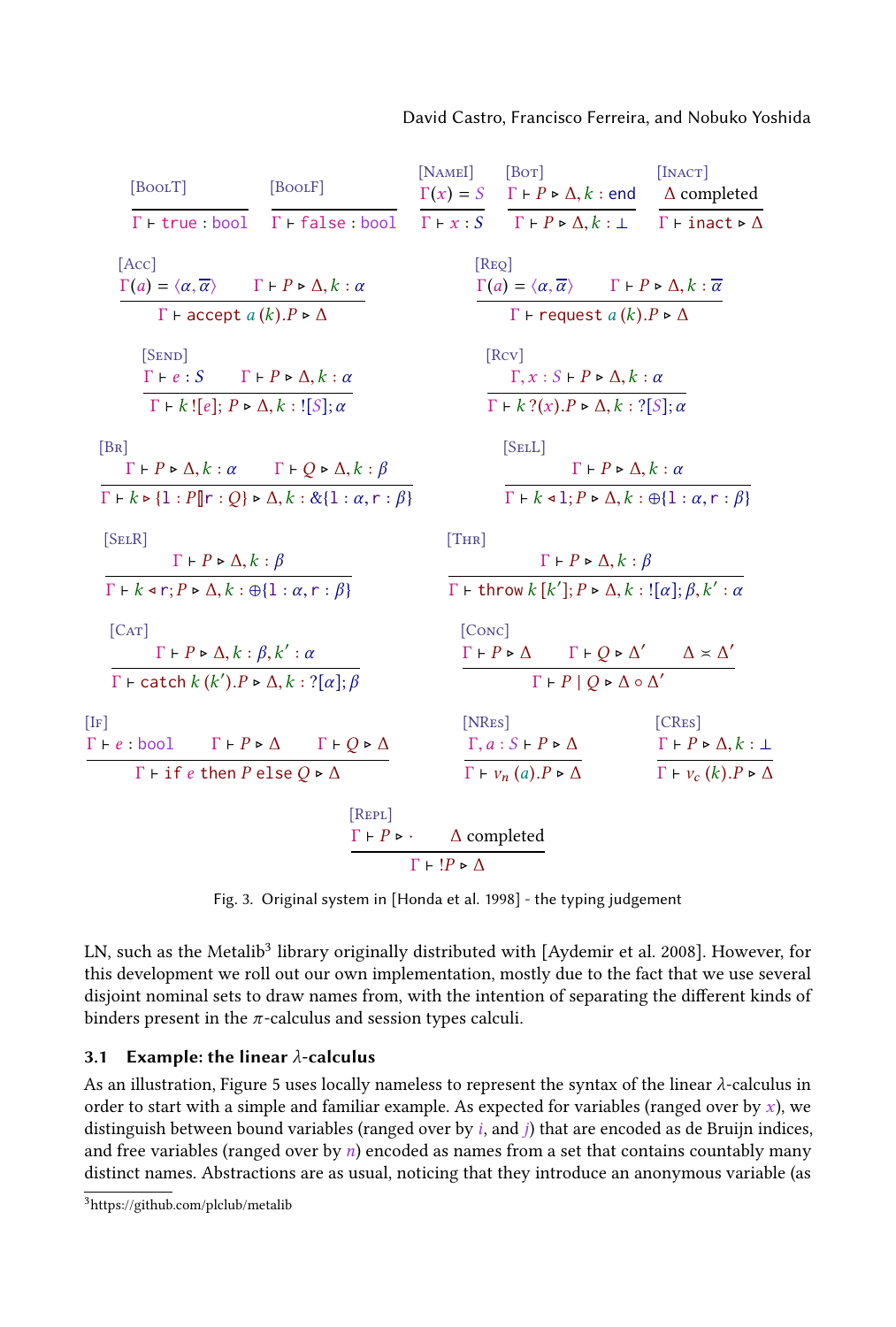[Link]

<span id="page-6-0"></span> $P \equiv O$  if  $P \equiv \alpha$  Q P | inact  $\equiv P$   $P | Q \equiv Q | P$   $(P | Q) | R \equiv P | (Q | R)$  $v_{n,c}$   $(u)$ . $P \mid Q \equiv v_{n,c}$   $(u)$ . $(P \mid Q)$  if  $u \notin \text{fn}(Q)$   $v_{n,c}$   $(u)$ . inact  $\equiv$  inact  $IP \equiv P \mid IP$ [C<sub>OM</sub>]

 $\text{accept } a (k) \text{.} P \mid \text{request } a (k) \text{.} Q \longrightarrow v_c (k) \text{.} (P \mid Q)$ e ↓ c  $k : [e]; P \mid k ?(x).Q \longrightarrow P \mid Q[c/x]$  $[LEFT]$  $k \triangleleft 1; P \mid k \triangleright \{1: Q \parallel r : R \} \longrightarrow P \mid Q$  $[R$ IGHT]  $k \triangleleft r$ ;  $P \mid k \triangleright \{1: Q \|\mathbf{r} : R\} \longrightarrow P \mid R$ [PASS-N<sub>M</sub>] throw  $k [k']$ ;  $P \mid$  catch  $k (k')$ .  $Q \longrightarrow P \mid Q$  $[IF1]$ e ↓ true if e then P else  $Q \longrightarrow P$  $[IF2]$ e ↓ false if  $e$  then  $P$  else  $Q \longrightarrow Q$ [Scop]  $P \longrightarrow P'$  $v_{\{n,c\}}(u) \to v_{\{n,c\}}(u) \to P'$ [P<sub>AR</sub>]  $P \longrightarrow P'$  $P | Q \longrightarrow P' | Q$  $[STR]$  $P \equiv P' \qquad P' \longrightarrow Q' \qquad Q' \equiv Q$  $P \longrightarrow Q$ 



<span id="page-6-1"></span>Terms  $t,s$  ::=  $x | \lambda.t |ts|c$  Variables  $x ::= i | n$  where  $i \in \mathbb{N}$  and  $n \in \mathbb{A}$ Types  $T, S$  ::=  $S \rightarrow T \mid C$  Contexts  $\Gamma$  ::=  $\cdot \mid \Gamma, n : T$ Open for variables:  ${j \rightarrow s}i = s$  with  $j = i$  ${j \rightarrow s} x = x$  otherwise Open for terms:  ${j \rightarrow s} \lambda.t = \lambda.(j + 1) \rightarrow s)t$  ${j \rightarrow s'}t s = (({j \rightarrow s'}t) (({j \rightarrow s'})s)$ Top variable open:  $t^s \equiv \{0 \rightarrow s\} t$ Locally closed terms:  $lcn$  $\frac{\forall n \notin L, \, \text{lc} \, t^n}{\sqrt{n}}$  $\mathrm{lc}\left(\lambda.t\right)$  $\operatorname{lc} t$   $\operatorname{lc} s$  $\operatorname{lc}(t \, s)$  lcc

Fig. 5. Example: the syntax of the linear  $\lambda$ -calculus

expected for the de Bruijn index representation that we use here for bound variables). Then we have applications, and a constant to inhabit a base type. For the types we simply have the linear function space, and a base type.

**Opening variables.** We define the operation  $\{k \rightarrow s\}$  t to mediate between bound and free variables. This is intended to keep the invariant that free variables are represented by names when going under a binder. The operation  $\{k \rightarrow s\} t$  replaces all the occurrences of bound variable j with the term s in term t. We define the more common operation to open the most recent variable  $t^s$  as a shortcut for  ${0 \rightarrow s}t$ . There is a natural dual operation to *close* free names when they become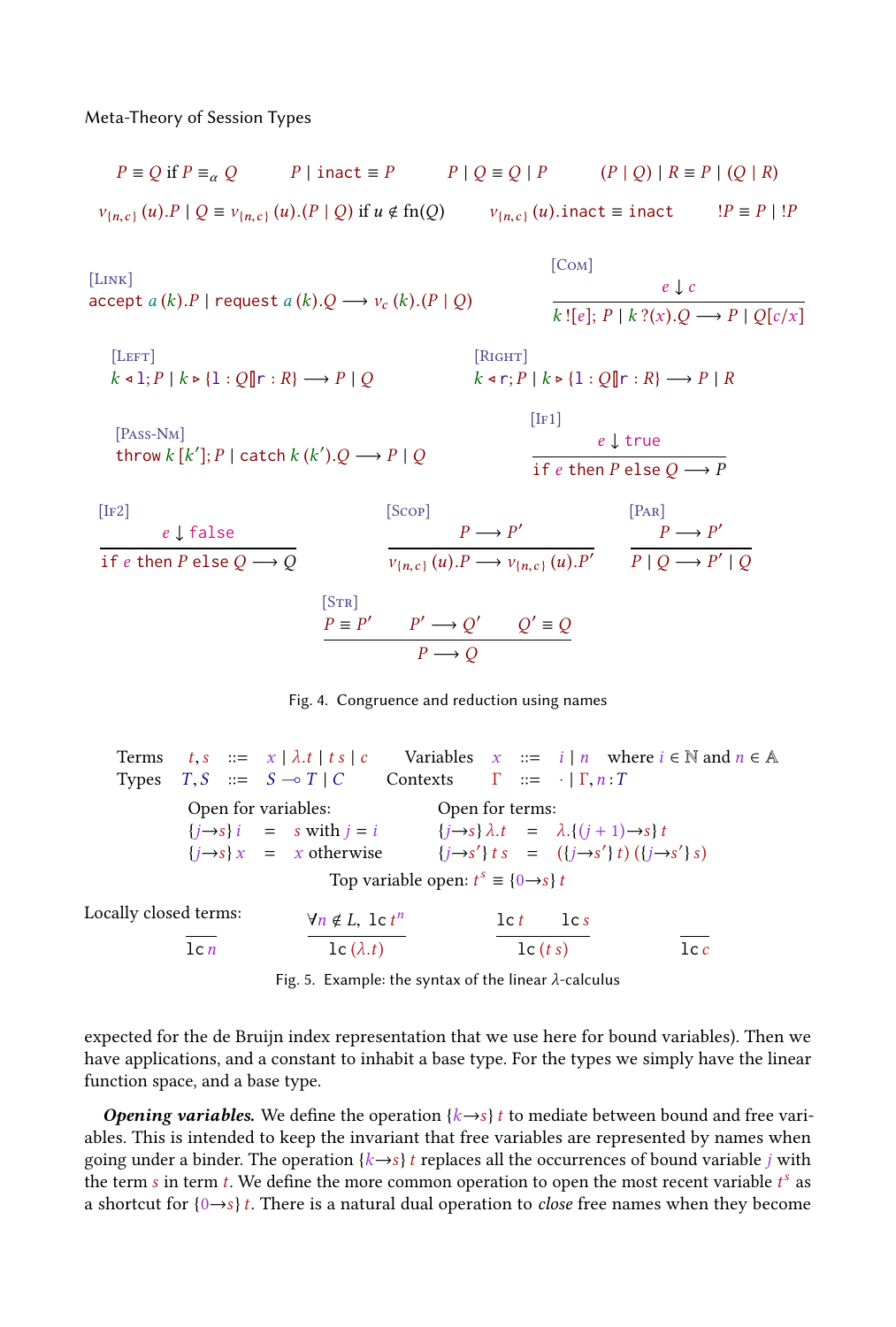#### David Castro, Francisco Ferreira, and Nobuko Yoshida

<span id="page-7-0"></span>

|                                                             |                                     | $\forall n \notin L$ , $(\Gamma, n : S) \vdash t^n : T \Gamma_1 \vdash t : S \multimap T \qquad \Gamma_2 \vdash s : S \qquad \Gamma_1 \cap \Gamma_2 = \varnothing$ |         |                 |
|-------------------------------------------------------------|-------------------------------------|--------------------------------------------------------------------------------------------------------------------------------------------------------------------|---------|-----------------|
| $\cdot$ , n : T + n : T + $\lambda$ , t : S $\rightarrow$ T |                                     | $\Gamma_1, \Gamma_2 \vdash t \ s : T$                                                                                                                              |         | $\cdot$ + c : C |
| $t \rightarrow t'$ lcs                                      | body $t$ lcs                        | body t                                                                                                                                                             |         |                 |
| $t s \longrightarrow t' s$                                  | $(\lambda.t) s \longrightarrow t^s$ | value $\lambda$ .t                                                                                                                                                 | value c |                 |

Fig. 6. Example: the typing and operational semantics of the linear  $\lambda$  calculus

bound. This operation is mostly used when constructing terms. We omit its definition and refer the interested reader to [\[Charguéraud 2012\]](#page-22-1).

The locally closed predicate. In Figure [5,](#page-6-1) we also introduce the locally closed (i.e: 1c) predicate over terms that validates the invariant that all bound variables are represented by indices and all the free variables are represented by names (i.e: there are no "free" de Bruijn indices). Of particular interest is the rule for abstractions, where the body may in general contain a bound variable. In this case, we need that the body of the abstraction is locally closed after opening the term with a name  $n$  that is sufficiently fresh. To express this notion of sufficient freshness we quantify over all the names that are not in some finite set  $L$ , this style of quantification is commonly called co-finite quantification and its use is proposed and justified in [\[Aydemir et al.](#page-22-0) [2008\]](#page-22-0). We may shorten this by defining:

body 
$$
t \equiv \forall n \notin L
$$
, lc  $t^n$ 

We will discuss co-finite quantification later in this section. Only locally closed terms adequately represent terms in the linear λ-calculus. Adequacy, or the fact that the system we implement corresponds to the system we have defined, is an important aspect of mechanisation efforts. Section 3.4 of [\[Aydemir et al.](#page-22-0) [2008\]](#page-22-0) discusses how this relates to locally nameless representations, one approach is to show that your formalisation supports that properties you expect from it. They also suggest the approach, taken in [\[Harper and Licata 2007\]](#page-23-10), of proving the bijection between the on-paper definition and the mechanised one. Give that, this approach requires a lengthy on-paper proof, it is easy to see why it is not chosen often. However, this is an important aspect of this work and we will revisit this topic in Section [4.1](#page-11-0) when we consider the original binary session types system using the locally nameless representation.

The typing judgement. Figure [6](#page-7-0) shows the typing rules and the operational semantics of the example calculus defined in Figure [5.](#page-6-1) Largely these rules are exactly what one would expect. However, we want to call the reader's attention to the following four aspects.

(1) Fresh Names. The typing rule for abstraction uses co-finite quantification to choose a fresh name. More common approaches are either to universally quantify over all possible free names, or state that exists one free name such that the body is well typed in the extended context. These two approaches have dual strengths and weaknesses. Having a single name existentially quantified makes it easy for introduction forms, but provides a weak induction principle. Conversely, having the premise hold for all the free variables provides a strong and useful induction principle but it is hard to use for introductions. [\[Aydemir et al.](#page-22-0) [2008\]](#page-22-0) and [\[Charguéraud 2012\]](#page-22-1) argue for cofinite quantification over a finite set of names. This is easy to use in introductions, and provides a strong enough induction principle. Our experience here validates their claim. We used co-finite quantification on all the inductive definitions, and it proved to be easy to deal with and sufficiently expressive for all the challenges we faced.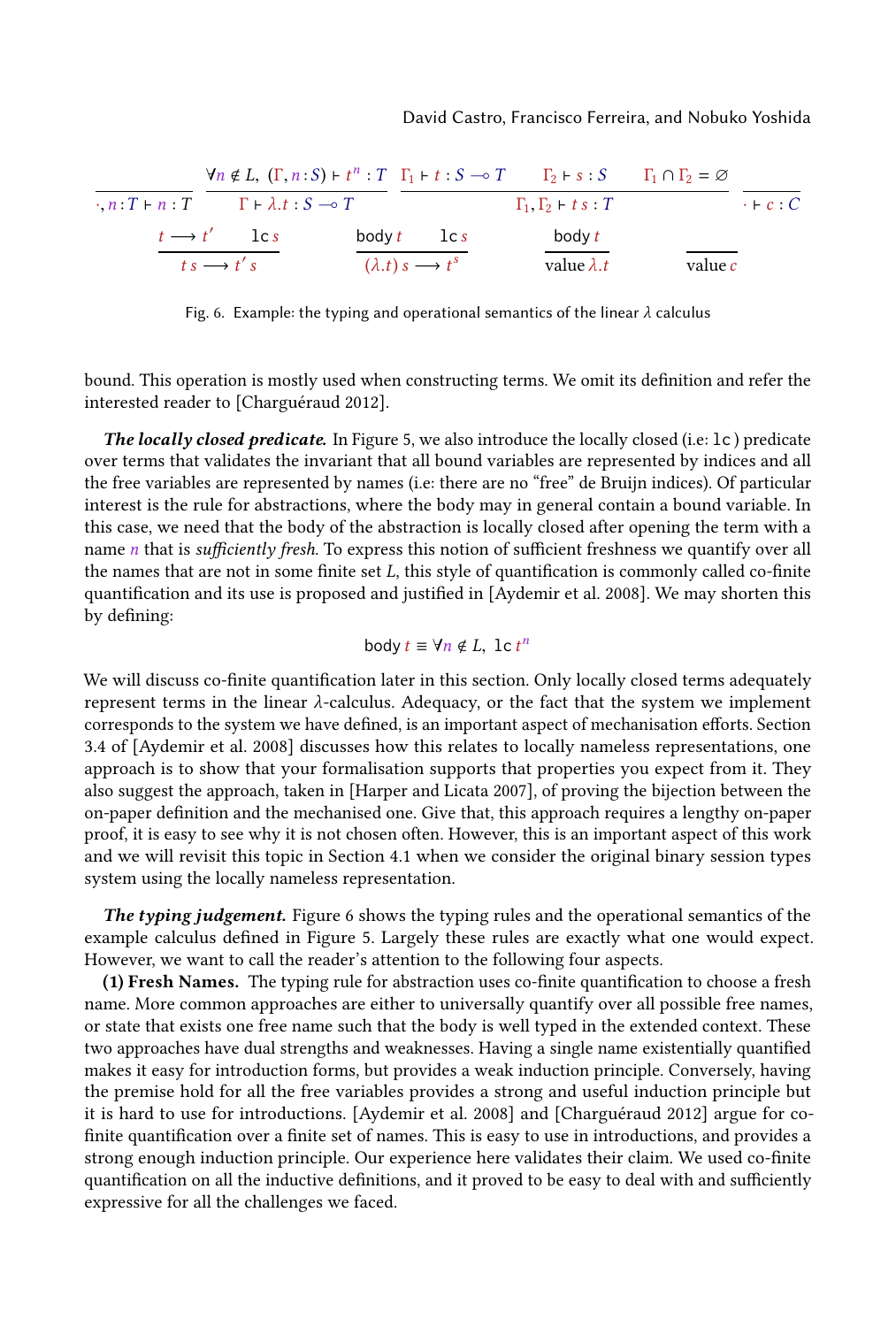(2) Application. The rule for application is explicit on the fact that the split contexts need to be disjoint (a fact that can always be achieved using alpha conversion), that we will model by providing contexts that contain each name only once, and become undefined otherwise. Thus, we track these constraints by requiring the joint contexts to be defined. These definitions and companion lemmas (in the file theories/Env.v) form the basis of our reusable support for resource sensitive definitions (e.g. it is possible to support linear and affine type systems, and also the nuanced typing contexts of binary session types that unlike linear logic admit weakening under the condition that all added channels are of type end).

(3)  $\beta$ -reduction. We use a minimal operational semantics in a call by name style, and we keep in mind that we only want to reduce well-formed terms (i.e: locally closed terms), so we add premises to support the property that if a term reduces the reduced term is also well-formed. That's why the rule for application requires s to be locally closed, and the rule for  $\beta$ -reduction requires that the abstraction's body is locally closed when opened with a fresh name, and similarly for abstractions as values.

(4) Substitution with a fresh name. While the  $\beta$ -reduction rule is usually defined in terms of a substitution, in this setting we could open the body with a sufficiently fresh name, and immediately substitute it away. Instead, it is much simpler to just open the bound variable in the abstraction with the applied parameter, that has the same effect as the substitution, in a straightforward manner.

#### 3.2 Coq and Locally Nameless

```
Module Type ATOM.
  Parameter atom : Set.
  Definition t := atom.
  (* atoms can be compared to booleans *)
  Parameter eq_atom : atom \rightarrow atom \rightarrow bool.
  Parameter eq_reflect : ∀ (a b : atom),
    ssrbool.reflect (a = b) (eq_atom a b).
  Parameter atom_eqMixin : Equality.mixin_of atom.
  Canonical atom_eqType := EqType atom
     atom_eqMixin.
  Parameter fresh : seq atom → atom.
  Parameter fresh_not_in : ∀ l, (fresh l) < l.
  (* \ldots *)End ATOM.
```
Fig. 7. The type of atoms

Proof formalisations give us confidence in the results and often result in new insights about the problem. This is due to the fact that successful mechanisations require very precise specifications and careful thought to define and revisit all the concepts. When starting a formalisation, the first choice is the particular proof assistant. These days there are many appropriate options, among them: some are general purpose like: Coq [\[The Coq Develop](#page-24-6)[ment Team 2016\]](#page-24-6), Isabelle/HOL [\[Nipkow and](#page-24-7) [Paulson 1992\]](#page-24-7), Agda [\[Norell 2007\]](#page-24-8) and others are more specialised like Abella [\[Gacek 2008\]](#page-23-11) or Beluga [\[Pientka and Cave 2015\]](#page-24-13). As mentioned before, for this formalisation we chose Coq as it offers large community support, has a proven record for large developments, and implements a very powerful logic.

Locally nameless implementation. The implementation of locally nameless is in three

files<sup>[4](#page-8-0)</sup>: theories/Atom.v, theories/AtomScopes.v and theories/Env.v. Where the first provides the basic definition and specification of atoms to act as names, the second one, provides a way to create multiple disjoint sets of names for representing the different kinds of names that session types require (e.g. variables and channel names), and finally the last one implements finite maps used for contexts and typings, with emphasis on supporting the linearity requirements of various session typing disciplines.

<span id="page-8-0"></span> ${}^{4}\mathrm{As}$  mentioned before, the repository is available at<https://github.com/emtst/emtst-proof>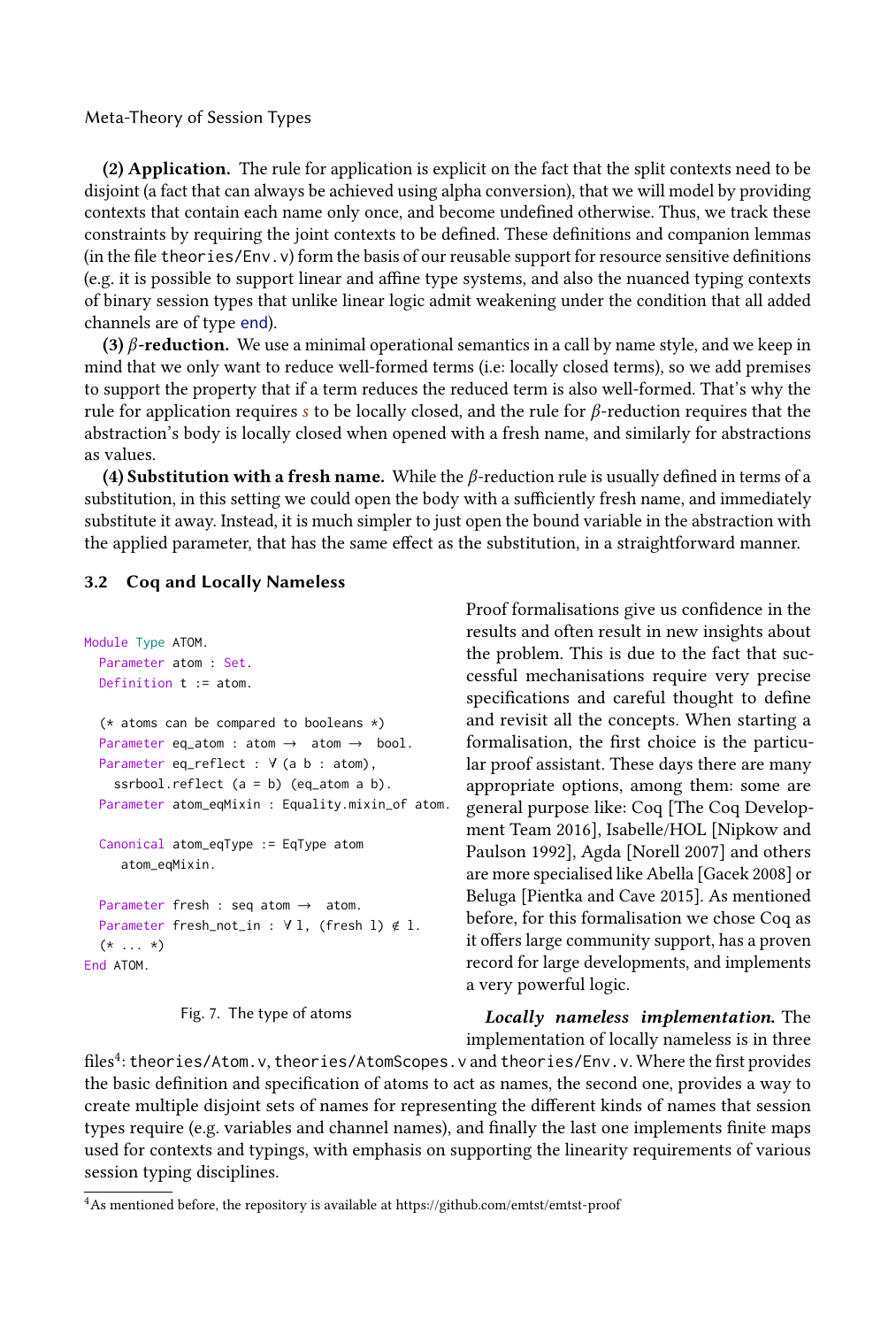```
Section Environment.
  Context (K : ordType).
  Context (V : eqType).
  Inductive env := Undef
  | Def of {finMap K \rightarrow V}.
  (* Operations: add, def,
     dom, subst_env,... *)
  Lemma def_addb k t E:
   def(add k t E) = def E&&(k \notin dom E).
  (* \ldots *)Lemma domP x D: look_spec x D (x \in dom D).
                                                             (* \ldots *)Lemma add_union k T D D':
                                                               ((add k T D) \cup D') = (add k T (D \cup D')).(* \ldots *)Lemma subst_union c c' D1 D2 :
                                                             subst_env c c' (D1 ∪ D2)
                                                               = (subst_env c c' D1 ∪
                                                                  subst_env c c' D2).
                                                             (* \ldots *)End Environment.
```
Fig. 8. Environments to represent contexts and typings

We use module types and parametrised modules to have an abstract type of atoms together with their supported operations. Figure [7](#page-8-1) shows the implementation of atoms, and the expected operations: how to compare them and functions to obtain a fresh atom given a finite sequence of atoms (definition: fresh), to have proof that the fresh atom is actually fresh (definition: fresh\_not\_in).

An important aspect of the formalisation is dealing with contexts and typings. As we saw in Section [2,](#page-2-0) processes are typed in context Γ, and classified by typing  $\Delta$ , that specifies the types of all the channels a process uses. Moreover, typings are resource sensitive (i.e. linear), channels have to be used exactly once, unless they have performed all their communications. Similarly, weakening of typings is generally not admissible, except for channels that have finished their interactions. Our approach is to define an environment type that is suitable to implement intuitionistic contexts like Γ or resource sensitive typings like ∆.

Environments. Figure [8](#page-9-0) shows the definition of environments, they are parametrised over two types,  $\kappa$  for the keys, and  $\vee$  for the type of keys. Environments env are either undefined, or a finite map of unique keys and values. All the operations keep the invariant that any operation that would lead to a duplicated entry key makes the tree undefined. We define the expected operations over the type env. Important operations are: add to add a new element, def a predicate for defined environments, dom to obtain the predicates domain, subst\_env for substitutions in environments, look to look up keys, etc. But more importantly, it provides dozens of lemmas to support common proofs that involve environments. In Figure [8,](#page-9-0) we illustrate some of these theorems with: def\_andb that shows if adding an element to an environment is defined, that is equivalent to saying that the environment is defined and the element was not in the environment before. Also, domP that relates statements about looking up in an environment and its domain. Additional important lemmas are the ones that ease dealing with the union of contexts (these unions commonly arise in linear calculi), for example add\_union, subst\_union that respectively show that adding an element and substitution commute with unions. These are just some examples, there many more lemmas are proven.

The current implementation of environments together with their lemmas are used in the two formalisations in Sections [4.2](#page-12-0) and [5.1](#page-17-0) and they are suitable for other mechanisations where resource sensitivity and locally nameless are required.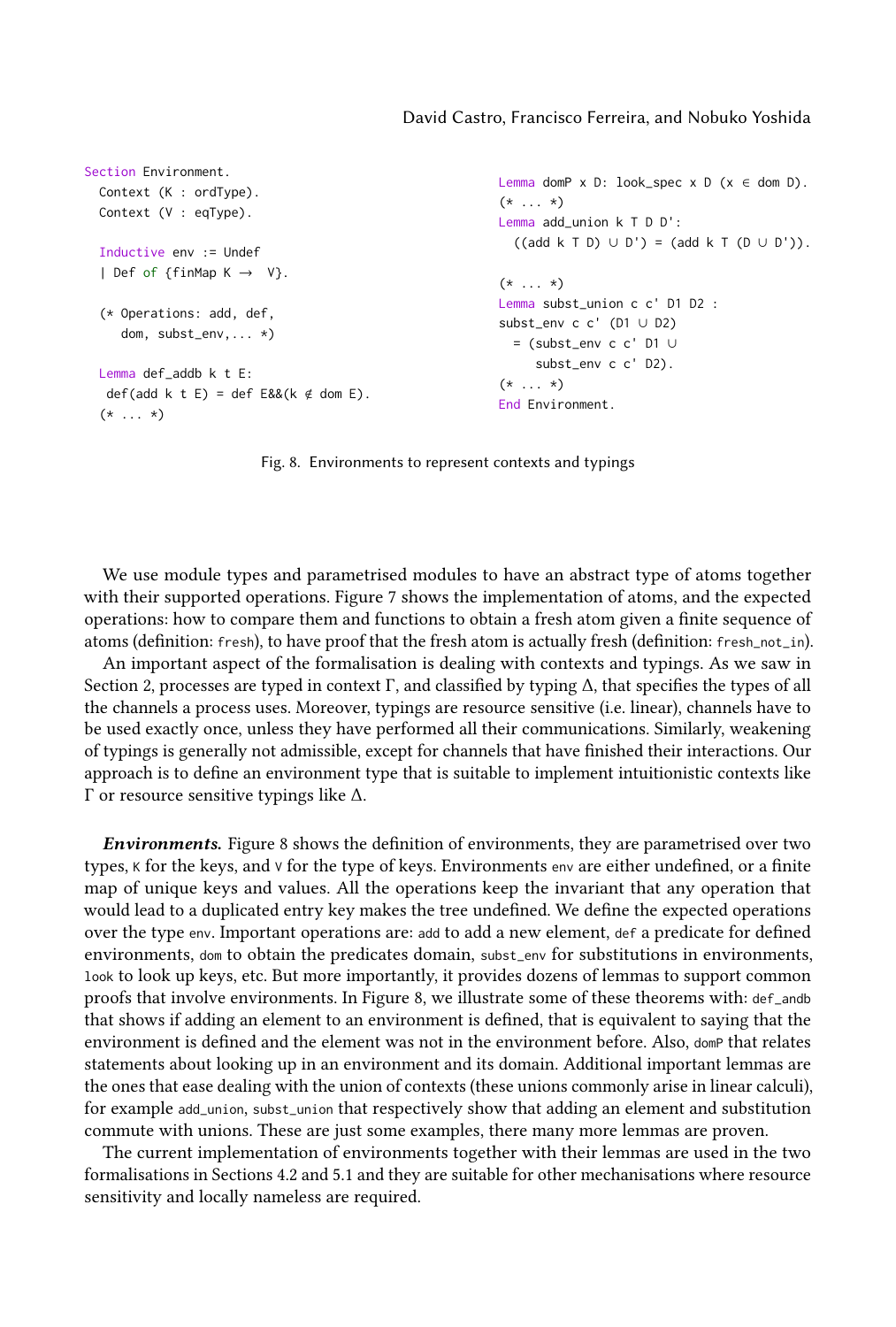<span id="page-10-1"></span>

| Process |       |                                                                                                                  |                                                                                                       |                                                                                                                      |
|---------|-------|------------------------------------------------------------------------------------------------------------------|-------------------------------------------------------------------------------------------------------|----------------------------------------------------------------------------------------------------------------------|
| P, Q, R | $::=$ | request $a()$ . $P$<br>accept $a()$ . $P$<br>$k$ ?(). $P$<br>catch $k()$ . $P$<br>$v_n$ (). $P$<br>$v_c($ ). $P$ | session request<br>session accept<br>data receive<br>channel receive<br>name hiding<br>channel hiding | Names/Channels<br>$a, k ::=$<br>where $n \in \mathbb{A}$ (Free)<br>$\mathfrak n$<br>where $i \in \mathbb{N}$ (Bound) |
|         |       |                                                                                                                  |                                                                                                       |                                                                                                                      |



<span id="page-10-2"></span>[Acc]  $\Gamma(a) = \langle \alpha, \overline{\alpha} \rangle$  ( $\forall k \notin L, \Gamma \vdash P^k \triangleright \Delta, k : \alpha$ )  $\Gamma$  ⊢ accept  $a$   $(), P \triangleright \Delta$ [REO]  $\Gamma(a) = \langle \alpha, \overline{\alpha} \rangle$  ( $\forall k \notin L, \Gamma \vdash P^k \triangleright \Delta, k : \overline{\alpha}$ )  $Γ ⊢ request a ().P ⊗ Δ$ [Rcv]  $\forall x \notin L, \Gamma, x : S \vdash P^x \triangleright \Delta, k : \alpha$  $\Gamma \vdash k ?( ). P \triangleright \Delta, k : ?[S]; \alpha$  $[CAT]$  $\forall k' \notin L, \Gamma \vdash P^k \triangleright \Delta, k : \beta, k' : \alpha$  $\Gamma$  ⊢ catch  $k$   $($ ). $P \triangleright \Delta, k : ?[\alpha]; \beta$ [NRes]  $\forall a \notin L, \Gamma, a : S \vdash P^a \triangleright \Delta$ <br> $\Gamma \vdash v_n () . P \triangleright \Delta$ [CRes]  $\forall k \notin L, \Gamma \vdash P^k \triangleright \Delta, k : \bot$  $\Gamma \vdash v_c$  (). $P \triangleright \Delta$ 

Fig. 10. Typing System, rules that change with LN

#### <span id="page-10-0"></span>THE SEND-RECEIVE SYSTEM IN LOCALLY NAMELESS REPRESENTATION

As discussed in Section [3,](#page-4-0) the LN representation offers  $\alpha$ -equivalent terms by using anonymous (i.e: de Bruijn indices) for bound variables. We choose it for the mechanisation due to its friendliness and suitability for calculi with linear resources. As a consequence, we need to adapt the presentation of our syntax and typing rules. We use co-finite quantification to ensure name freshness. In Figure [9](#page-10-1) we show the changes to the syntax presented in the locally nameless representation. Notice that the only difference is that the terms with binders have anonymous binders and that names and channels can be either free or bound.

Typing rules. Figure [10](#page-10-2) shows the typing rules that change with the LN representation, all of which are the rules with binders. There are two changes: the obvious one is that bound variables are now nameless, and the other one is the use of co-finite quantification. At first sight, there are two options for choosing a fresh name when opening a term. The first is using an existential to say that there must exist a name that is free in the term. And the second is to use a universal quantifier over all the names that do not appear in the term or context. For example, we could revisit [Rcv] in the following ways:

[Rcv-Ex]  $x \notin f_v(P) \cup dom(\Gamma)$  Γ,  $x : S \vdash P^x \triangleright \Delta, k : \alpha$  $\Gamma \vdash k ?( ). P \triangleright \Delta, k : ?[S]; \alpha$ [Rcv-ALL]  $\forall x \notin f(v(P) \cup \text{dom}(\Gamma), \Gamma, x : S \vdash P^x \triangleright \Delta, k : a$  $\Gamma \vdash k ?( ). P \triangleright \Delta, k : ?[S]; \alpha$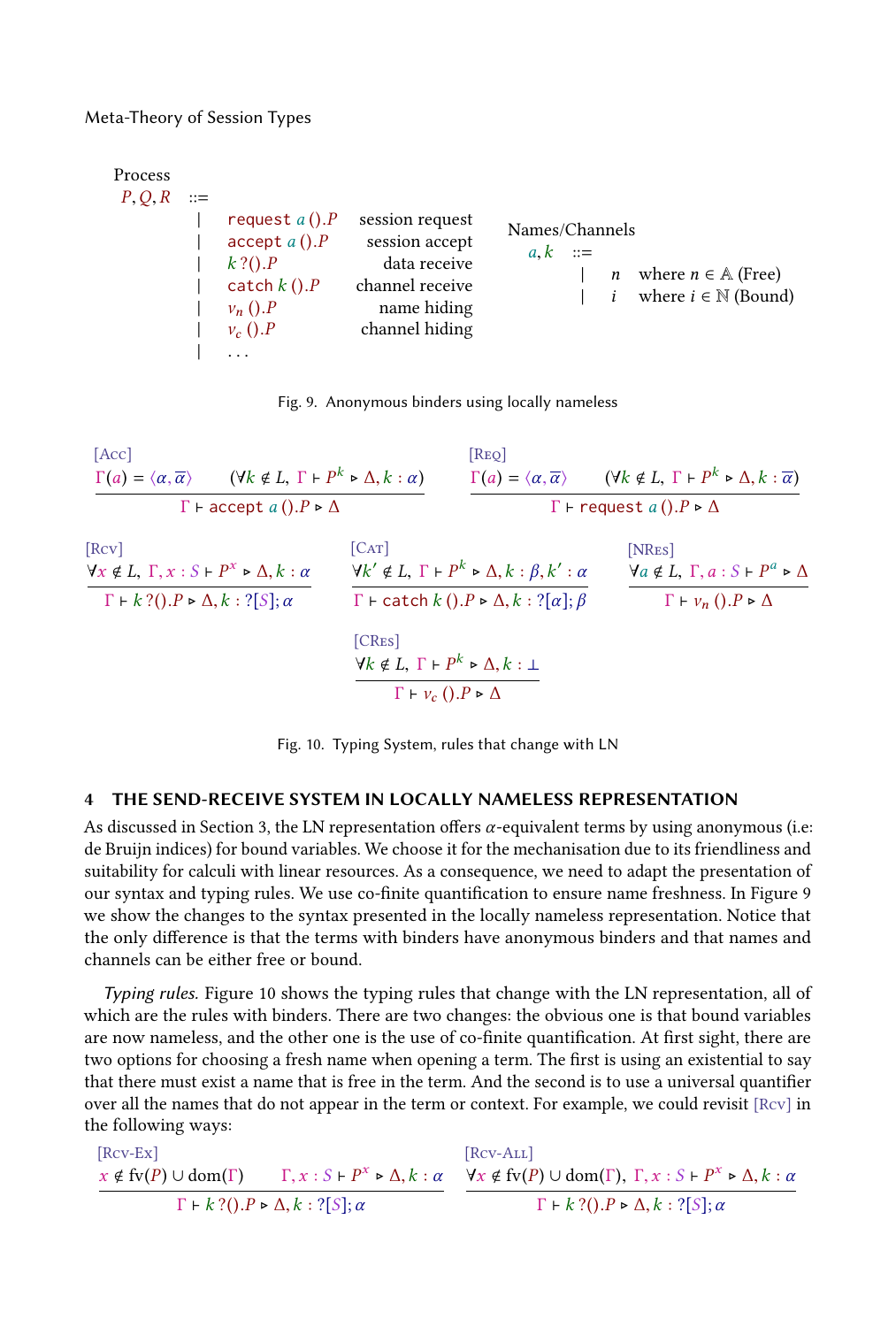These two rules both have their advantages and disadvantages. On one hand, the existential rule ([Rcv-Ex]) makes introduction easy, as one only needs to show that one name is free. On the other hand, the universal rule ([Rcv-All]) is more convenient as an elimination rule, given that it immediately shows that the body is well typed for any fresh name. On both cases, if a rule is good for introductions is less good for eliminations and vice versa. [Aydemir et al.](#page-22-0) [\[2008\]](#page-22-0); [Charguéraud](#page-22-1) [\[2012\]](#page-22-1) propose the co-finite quantification approach, which compromises between these approaches. Our representation of typing rules use it (e.g: see [Rcv] in figure [3\)](#page-5-0). For eliminations we get that there are infinitely many names that we can choose from, and as an introduction rule it is better than the universal rule in that we are able to exclude some names.

#### <span id="page-11-0"></span>4.1 Reduction rules and a name handling problem

Figure [11](#page-12-1) shows the changes for the reduction rules. Besides the lack of names for bound variables, we add premises to ensure that whenever a process reduces, both processes are locally closed. The congruence rules are largely unchanged, except for the  $\alpha$ -conversion rule that holds implicitly for terms in LN representation since only  $\alpha$ -equivalent terms can be represented. However, there is one more change to call our attention to, the rule for [Pass] went from:

[Pass-NM]  
\n
$$
[\text{Pass-LM}]
$$
\n
$$
\text{L}P \text{ body } Q
$$
\n
$$
\text{L}P \text{ body } Q
$$
\n
$$
\text{L}P \text{ body } Q
$$
\n
$$
\text{L}P \text{ body } Q
$$

The original rule using names, enforces that the communicated channel to be the same as the channel that is expected in the receiving process. This is a way to say that the receiving process has to be  $\alpha$ -equivalent to the process that uses that specific name. This policing on the name of a bound variable is in a sense pushing the meaning of syntax up-to  $\alpha$ -equivalence. In the locally nameless setting, and in any setting that supports bindings with intrinsic  $\alpha$ -equivalence (such as de Bruijn indices, higher-order abstract syntax, etc.) it is not possible to represent this constraint. In rule [Pass-LN] there is no name to *constrain* for the bound variable, and moreover it does not really make sense to talk about  $\alpha$ -equivalence in the congruence rules (a locally nameless term represents the whole  $\alpha$ -equivalent class of terms). Therefore, the natural representation of the rule ([Pass-LN]), simply opens the receiving variable with the communicated name. This seems a natural representation. Nevertheless, this presentation of the rule eminently becomes rule [WrongPass] in Section [2.2.](#page-4-2) And with that we have the key insight of this section: the straightforward representation of the original system using locally nameless allows the counterexample from [\[Yoshida and Vas](#page-24-5)[concelos 2007\]](#page-24-5). Moreover, this problem would also arise in any other representation that provides  $\alpha$ -equivalent syntax and it does not have an easy solution. Notably, it is not possible to discuss the name of a bound variable in LN. Instead of reverting to the names as strings representation, we address this problem with the same solution offered in [\[Yoshida and Vasconcelos 2007\]](#page-24-5). We describe the solution and our implementation in Section [5.](#page-15-0) In the remainder of this section we discuss the Coq mechanisation, and provide a proof that the counterexample provided in the paper breaks type safety, once one settles on rule [Pass-LN].

As we have seen, the locally nameless representation provides an  $\alpha$ -equivalent approach to syntax with binders that is simple to understand and suitable for on-paper presentations of metatheory. This change is really motivated by being able to mechanise the definition and meta-theory of session types in Coq.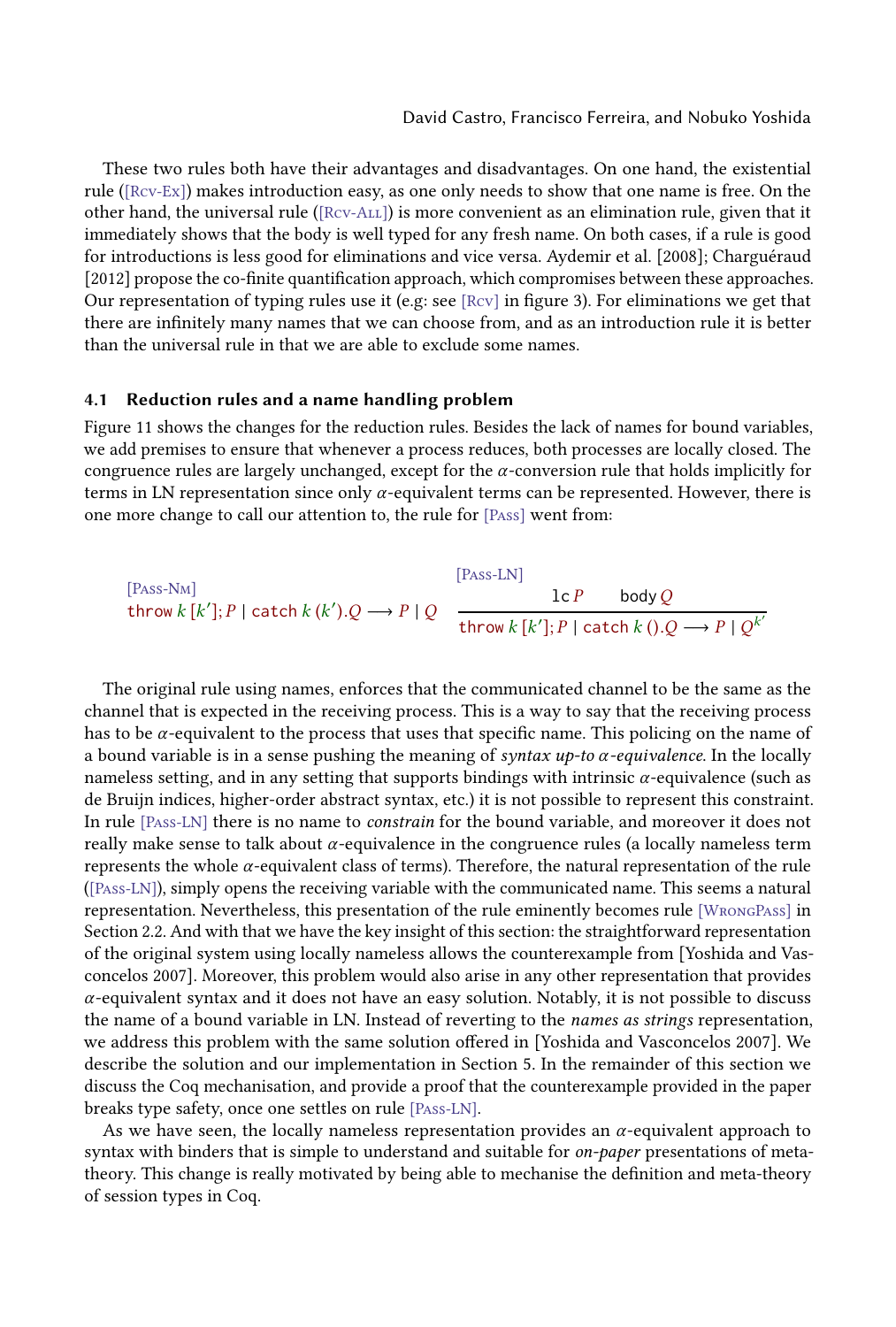<span id="page-12-1"></span>

| [LINK]                                                            |                   |                                                                                                 |        |                                                           | [COM]             |                                        |                                                                                                     |  |
|-------------------------------------------------------------------|-------------------|-------------------------------------------------------------------------------------------------|--------|-----------------------------------------------------------|-------------------|----------------------------------------|-----------------------------------------------------------------------------------------------------|--|
|                                                                   |                   | body $P$ body $Q$                                                                               |        |                                                           |                   |                                        | $e \downarrow c$ $1 \in P$ body Q                                                                   |  |
| $accept a (). P$ request $a (). Q \rightarrow v_c (). (P \mid Q)$ |                   |                                                                                                 |        |                                                           |                   |                                        | $k![e]; P   k?() . Q \longrightarrow P   Qc$                                                        |  |
| [LEFT]                                                            |                   |                                                                                                 |        | [RIGHT]                                                   |                   |                                        |                                                                                                     |  |
|                                                                   | $lcP$ $lcQ$ $lcR$ |                                                                                                 |        |                                                           | $lcP$ $lcQ$ $lcR$ |                                        |                                                                                                     |  |
|                                                                   |                   | $k \triangleleft 1; P \mid k \triangleright \{1: Q \parallel r : R \} \longrightarrow P \mid Q$ |        |                                                           |                   |                                        | $k \triangleleft r$ ; $P \mid k \triangleright \{1 : Q \parallel r : R \} \longrightarrow P \mid R$ |  |
| $[Pass-LN]$                                                       |                   |                                                                                                 |        |                                                           | [IF1]             |                                        |                                                                                                     |  |
|                                                                   |                   | $lc P$ body Q                                                                                   |        |                                                           |                   |                                        | $e \downarrow$ true $1c P$ $1c Q$                                                                   |  |
|                                                                   |                   | throw $k [k']$ ; $P   \text{catch } k$ (). $Q \longrightarrow P   Q^{k'}$                       |        |                                                           |                   | if e then P else $Q \longrightarrow P$ |                                                                                                     |  |
| [IF2]                                                             |                   |                                                                                                 | [Scop] |                                                           |                   | [PAR]                                  |                                                                                                     |  |
| $e \downarrow$ false $\qquad \qquad$ lc $P$ $\qquad$ lc $Q$       |                   |                                                                                                 |        | $\forall u \notin L, P^u \longrightarrow P'^u$            |                   |                                        | $P \longrightarrow P'$ lc Q                                                                         |  |
| if e then P else $Q \longrightarrow Q$                            |                   |                                                                                                 |        | $v_{n,c}$ (). $P \longrightarrow v_{n,c}$ (). $P'$        |                   |                                        | $P \mid Q \longrightarrow P' \mid Q$                                                                |  |
|                                                                   |                   | [STR]                                                                                           |        |                                                           |                   |                                        |                                                                                                     |  |
|                                                                   |                   |                                                                                                 |        | $1 \in P$ $P \equiv P'$ $P' \rightarrow Q'$ $Q' \equiv Q$ |                   |                                        |                                                                                                     |  |
|                                                                   |                   |                                                                                                 |        | $P \rightarrow Q$                                         |                   |                                        |                                                                                                     |  |

Fig. 11. Reduction using locally nameless

#### <span id="page-12-0"></span>4.2 Mechanising the meta-theory in an  $\alpha$ -equivalent representation

Figure [12](#page-13-0) shows the representation of the syntax as a locally nameless definition in Coq (for full details please check the aforementioned repository). We call attention that due to bound variables being nameless variables they simply do not appear in the syntax.

**Syntax definition.** The binding structure is defined both by the opening operations as described in Section [3](#page-4-0) and by the locally closed predicate, this predicate states that all free variables are represented by names, therefore no de Bruijn index escapes its binder. For this calculus we choose to represent all free variables with the same set of names, and we define several opening functions relevant to expression variables in expressions, and to opening names and expressions in processes. This is because, given the problem stated in Section [4.1,](#page-11-0) for this system we only want to show that the counterexample becomes admissible due to the changes needed as a consequence of having anonymous bound variables.

Recall that in the definition of LN syntax in Figure [5,](#page-6-1) we define the operation to open variables, and the predicate for well-formed terms (i.e:  $\text{lc } t$ ). We proceed in the same manner for the binary session calculus, except that now we have expressions and processes. In the latter, we have binders for channels (e.g: catch k  $(.)$  P) and binders for variable expressions (e.g: k? $(.)$  P). To cope with this additional complexity we define three opening operations, the first to open variables in expressions (i.e: function oe defined in file theories/SyntaxO.v), and two more opening operations, one to open an expression variable in process (defined as: {ope  $k \sim u$  } t) and the final one to open names in a process (defined as: {op k  $\sim$  u } t). Finally, there are two predicates to show that expressions and processes are locally closed (defined as: lc\_exp and lc respectively). We omit the definition of locally closed expressions as it is trivial. On the other hand, we show a few significant cases of the predicate for processes in Figure [13.](#page-13-1)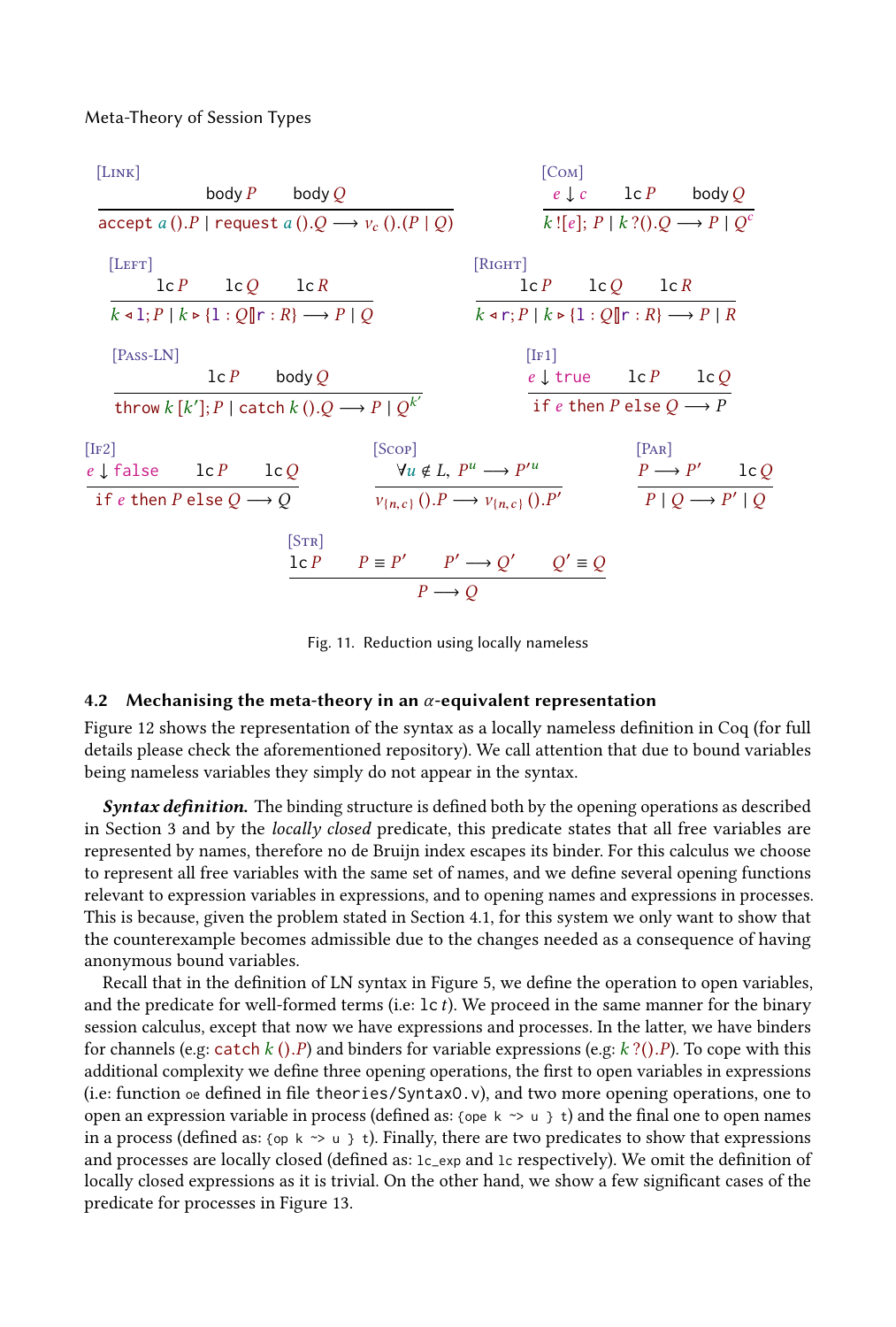```
Inductive proc : Set :=
| request : name \rightarrow proc \rightarrow proc \rightarrow (* request a ().P *)<br>| accept : name \rightarrow proc \rightarrow proc \rightarrow (* accept a ().P *)
| accept : name \rightarrow proc \rightarrow proc
| send : channel \rightarrow exp \rightarrow proc \rightarrow proc (* k![e]; P *)<br>| receive : channel \rightarrow proc \rightarrow proc (* k?().P *)
| receive : channel \rightarrow proc \rightarrow proc
| select : channel \rightarrow label \rightarrow proc \rightarrow proc (* k \triangleleft m; P \triangleleft )| branch : channel \rightarrow proc \rightarrow proc \rightarrow proc (* k > {1 : P[|r : Q} *)
| throw : channel \rightarrow channel \rightarrow proc \rightarrow proc (* throw k[k']; P *)
| catch : channel \rightarrow proc \rightarrow proc (* catch k ().P *)
| ife : \exp \rightarrow \text{proc} \rightarrow \text{proc} \rightarrow \text{proc} (* if e then P else Q *)<br>| par : \text{proc} \rightarrow \text{proc} \rightarrow \text{proc} (* P | O \times)
\begin{array}{ccc} | \text{ par : proc } \rightarrow & \text{ proc } \rightarrow & \text{ proc } \end{array}<br>
\begin{array}{ccc} | \text{ inact : proc } & \rightarrow & \text{ proc } & \text{ (* inact *)} \end{array}| inact : proc
| nu_nm : proc → proc \star v_n() \cdot P \star<br>| nu_ch : proc → proc \star v_c() \cdot P \star)
\begin{array}{ccc} | \text{ nu\_ch} : \text{ proc} \rightarrow \text{ proc} \end{array}<br>
\begin{array}{ccc} | \text{ bang} : \text{ proc} \rightarrow \text{ proc} \end{array} (* \begin{array}{ccc} \text{y}_c ().P \end{array}| bang : proc \rightarrow proc
```
.

Fig. 12. Syntax representation

```
Inductive lc : proc \rightarrow Prop :=|lc_send : ∀ k e P,
  lc_nm k \rightarrow lc_exp e \rightarrowlc P \rightarrowlc (send k e P)
|lc_receive : ∀ (L : seq atom) k P,
  lc_nm k \rightarrow(\forall x, x \notin L \rightarrow \text{lc} (\text{open } P x)) \rightarrowlc (receive k P)
|lc_inact : lc inact
(* \ldots *).Inductive oft_exp (G : sort_env) :
  exp \rightarrow sort \rightarrow Prop := (*...*)Inductive oft:
  sort_env → proc → tp_env → Prop :=
                                                                binds a (end_points T t) G \rightarrow(\forall k, k \notin L \rightarrowoft G (open P k) (add k t D)) \rightarrowoft G (request a P) D
                                                             |t_send G k e P D S T:
                                                                oft_exp G e S \rightarrow oft G P (add k T D) \rightarrowoft G (send k e P) (add k (output S T) D)
                                                             |t_receive (L : seq atom) G k P D S T:
                                                                (\forall x, x \notin L \rightarrowoft (add x S G) P (add k T D)) \rightarrowoft G (receive k P) (add k (input S T) D)
                                                            |t_par ∀ G P Q D1 D2:
                                                               oft G P D1 \rightarrow oft G Q D2 \rightarrowcompatible D1 D2 \rightarrowoft G (par P Q) (D1 o D2)
                                                              (*\ldots*).
```
Fig. 13. Locally closed and the typing judgement

On one hand, for simple processes without binders like lc\_inact (i.e: inact), or lc\_send (i.e:  $k$  ![e]; P), the predicate simply states that all the channels, expressions and process continuations are all recursively locally closed. On the other hand, processes with binders, need to open the terms in order to assign a name to the bound variable and show that the result is now locally closed. For example, this is what rules like  $1c$ -receive (i.e:  $k$  ?(). P) do. This is another example of co-finite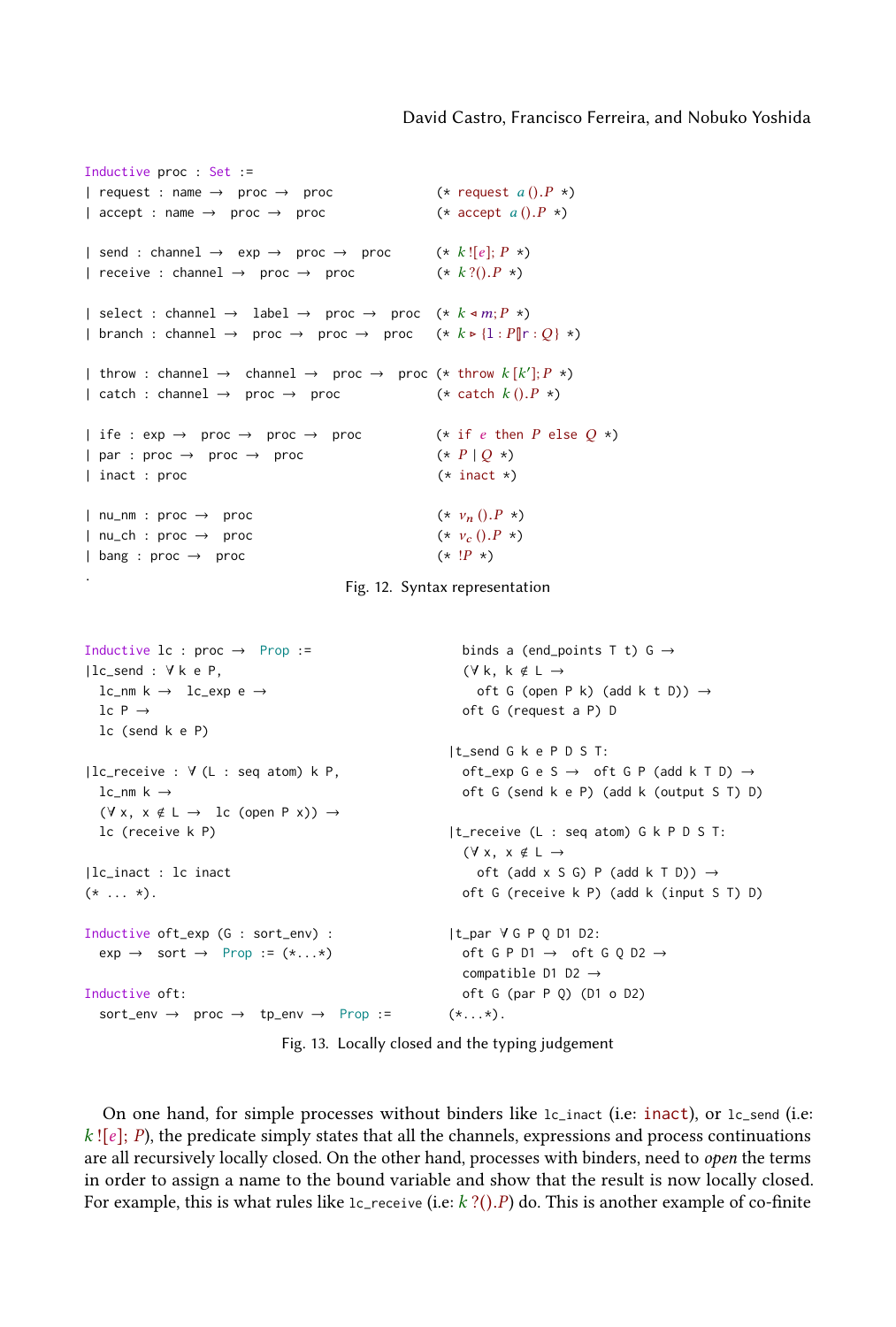quantification, akin to the definition of the typing rules in Figure [10.](#page-10-2) Co-finite quantification ensures the name we use for opening is fresh.

Typing system. Following habitual practice, the typing relations are encoded as inductive predicates, some cases are shown in Figure [13.](#page-13-1) For expressions they relate a context (sort\_env in the code), an expression (exp in the code) and their sort, and similarly processes replacing sorts by typings (tp\_env). The encoding of the typing rules is generally straightforward. The notions of compatible typings and their composition are implemented in the compatible inductive predicate and the compose function respectively (note that for convenience, composition has an inline operator notation D1 o D2 instead of the longer: compose D1 D2).

Operational semantics and the counterexample. Recall the discussion in Section [4.1](#page-11-0) of the difficulty of encoding the reduction semantics in a representation with intrinsic α-equality. This is also present in the Coq representation. We represent the reduction and congruence relations with P→Q and P≡Q for (P --> Q and P === Q without notational embellishments). At this point we need to prove type safety, however, first we need to address the concerns about the counterexample. As it turns out, this definition breaks subject reduction. It is important to notice that the original system as defined in [\[Yoshida and Vasconcelos 2007\]](#page-24-5) is type safe, but its reduction semantics are not directly representable in a locally nameless syntax (or any representation where  $\alpha$ -equality is built in).

For the straightforward representation of the original system using locally nameless, we define the counterexample. And subsequently prove that it breaks subject reduction. The counterexample proof is in the file: theories/TypesO.v in code section named CounterExample.

We define the process counter as:

# throw  $k$  [ $k'$ ]; inact | catch  $k$  (0 ?(). $k'$  ![true]; inact).inact

and the process reduced as:

# $k'$  ?(). $k'$  ![true]; inact

These processes are expected to be typed under the empty contexts and typings where <sup>k</sup> and k' are bottom. We represent this typing (D) as the concatenation of two typings that type the processes composed in counter ( $D$  that is defined as  $D1 \circ D2$ ). With these definitions we prove three simple goals: First, that the counterexample admits the typing. Second, that it reduces. And finally, that there is no type derivation that allows the reduced process to admit the typing. Therefore, subject reduction does not hold for this definition of the calculus.

In Figure [14,](#page-15-1) we show the statements for the three theorems. These statements show the counter-example implemented in our syntax, and two goals<sup>[5](#page-14-0)</sup>. The first is that counter is well typed, and the fact that it computes to reduced. Notice that before proving lemma oft\_reduced we show a partial proof and where we get stuck trying to prove that the reduced process admits the same typing as the original. Finally, in lemma oft\_reduced we prove that there are no derivations for reduced with typing <sup>D</sup>. In conclusion, our representation of the original system using a syntax representation that provides  $\alpha$ -equality is not adequate. This result may seem discouraging, but we show it for two reasons; first, it is an important cautionary tale; and second, most of tools and techniques shown here will be applicable to represent and study the meta-theory of the revisited system. We discuss that in the next section.

<span id="page-14-0"></span><sup>&</sup>lt;sup>5</sup>Goal is used to introduce an anonymous theorem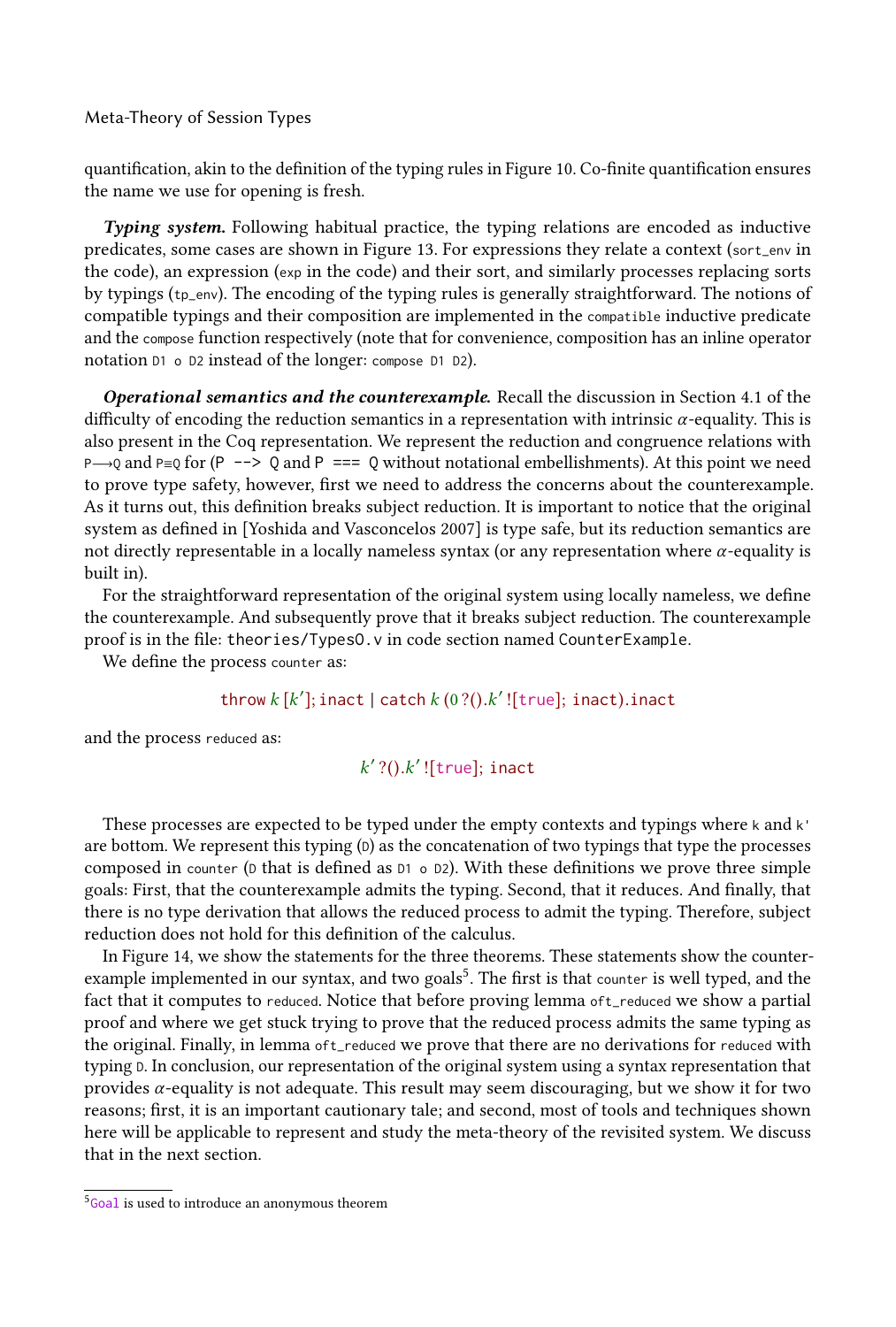```
Goal oft nil counter D. (* the process is well typed *)(* proof omitted.*)
Goal (counter → reduced).(* the process reduces *)
(* proof omitted.*)
(* we try and fail to type check the reduced process \star)
Goal oft nil reduced D.
  rewrite/reduced/D/D1/D2.
  (* apply: t_receive.
    it fails, k' cannot be bot and input *)
Abort.
(* we prove that the reduced counter example process does not admit D. *)
Lemma oft_reduced : ~ oft nil reduced D.
(* proof omitted.*)
```


<span id="page-15-2"></span>

| Polarities |               |                          | Endpoint var. |                                               |
|------------|---------------|--------------------------|---------------|-----------------------------------------------|
|            | $p ::= +   -$ |                          | $x ::=$       |                                               |
|            |               |                          |               | <i>n</i> where $n \in \mathbb{A}_{LC}$ (free) |
| Endpoints  |               |                          |               | <i>i</i> where $i \in \mathbb{N}$ (bound)     |
| $k ::=$    |               |                          | Endpoint name |                                               |
|            |               | endpoint variables       | $\kappa ::=$  |                                               |
|            |               | $\kappa^p$ channel names |               | where $n \in A_{CN}$ (free)                   |
|            |               |                          |               | where $i \in \mathbb{N}$ (bound)              |

Fig. 15. Syntactic Changes - Endpoints

#### <span id="page-15-0"></span>5 THE REVISITED SEND RECEIVE SYSTEM

As discussed in Section [2,](#page-2-0) in the original binary session types system, as described in [\[Honda](#page-23-2) [et al.](#page-23-2) [1998\]](#page-23-2), one has to be very careful when extending or relaxing the channel passing rule to avoid breaking type preservation, as described in [\[Yoshida and Vasconcelos 2007\]](#page-24-5). In Section [4.1,](#page-11-0) we discussed that when representing the original system with syntax that intrinsically equates  $\alpha$ -equivalent terms, the counter example to subject reduction becomes typable. This is a rather inconvenient and (somewhat) unexpected side-effect of the very particular way of ensuring safety in the communications chosen in the original system's description. Fortunately, the revisited system in [\[Yoshida and Vasconcelos 2007\]](#page-24-5), inspired by [\[Gay and Hole 2005\]](#page-23-12), proposes another solution that we will describe in this section, and for which we present the Coq full-development of the type-preservation proof.

The key insight in the design of the revisited system is considering *channel endpoints* instead of just channels. As before, a new channel is created when a requested session is accepted, and each continuation gets one of the endpoints of the newly created channel. Eventually, process synchronisation over a channel must occur over dual endpoints. It is not necessary for the endpoints to have dual types. The changes to the syntax are minor, specially in this setting where we use a locally nameless representation and binders do not appear in the syntax.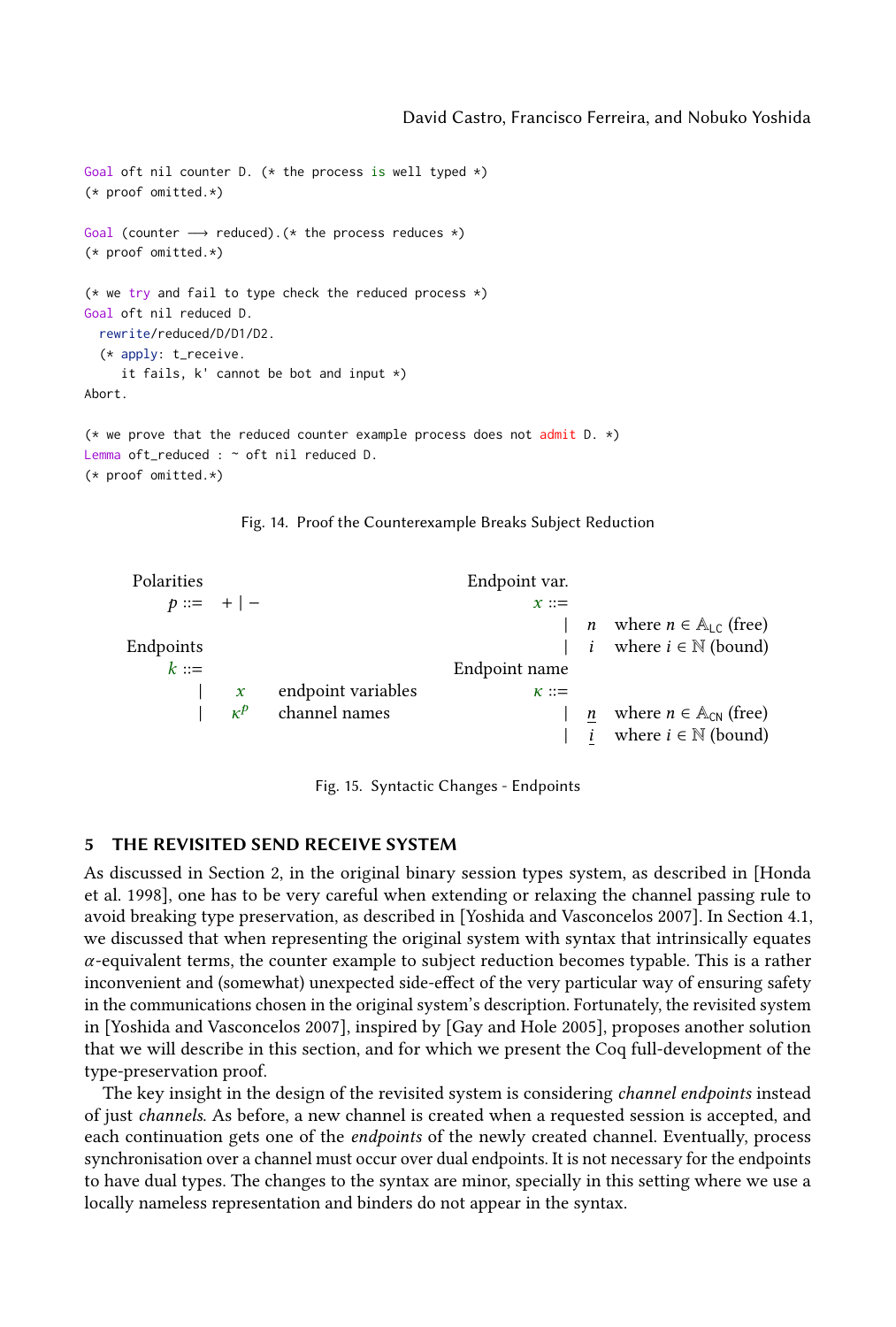<span id="page-16-0"></span>[Acc]  
\n
$$
\frac{\Gamma(a) = \langle \alpha, \overline{\alpha} \rangle \qquad (\forall k \notin L_{\mathbb{LC}}, \Gamma \vdash P^{k} \triangleright \Delta, k : \alpha) \qquad \frac{\Gamma(a) = \langle \alpha, \overline{\alpha} \rangle \qquad (\forall k \notin L_{\mathbb{LC}}, \Gamma \vdash P^{k} \triangleright \Delta, k : \overline{\alpha})}{\Gamma \vdash \text{accept } a ().P \triangleright \Delta}
$$
\n[Rev]  
\n
$$
\frac{\forall x \notin L_{\mathbb{RV}}, \Gamma, x : S \vdash P^{x} \triangleright \Delta, k : \alpha}{\Gamma \vdash k ?().P \triangleright \Delta, k : ?[S]; \alpha} \qquad \frac{\forall k' \notin L_{\mathbb{LC}}, \Gamma \vdash P^{k} \triangleright \Delta, k : \beta, k' : \alpha}{\Gamma \vdash \text{catch } k ().P \triangleright \Delta, k : ?[\alpha]; \beta}
$$
\n[Cone]  
\n
$$
\frac{\Gamma \vdash P \triangleright \Delta}{\Gamma \vdash P \vert Q \triangleright \Delta, \Delta'} \qquad \frac{\Gamma \vdash Q \triangleright \Delta'}{\Gamma \vdash V_{c} ().P \triangleright \Delta} \qquad \frac{\Gamma \vdash P^{k} \triangleright \Delta, k^{+} : \alpha, k^{-} : \overline{\alpha}}{\Gamma \vdash V_{c} ().P \triangleright \Delta}
$$
\n[CRes']  
\n
$$
\frac{\forall k \notin L_{\mathbb{CN}}, \Gamma \vdash P^{k} \triangleright \Delta \qquad k \notin \Delta}{\Gamma \vdash V_{c} ().P \triangleright \Delta} \qquad \frac{\text{[NRes]}}{\Gamma \vdash V_{n} ().P \triangleright \Delta} \qquad \frac{\text{[NRes]}}{\Gamma \vdash V_{n} ().P \triangleright \Delta}
$$

Fig. 16. Type System, rules that change in the revisited system

In Section [2,](#page-2-0) we used one set of names for channels and expressions. For the revisited system's formalisation we choose to distinguish our binders in four categories:

- expression variables, with names from the set  $A_{EV}$
- shared channel variables, from  $A_{SC}$
- linear channel variables, from  $A_{LC}$
- $\bullet$  channel names from  $\mathbb{A}_{\text{CN}}$  (notice that these names can also be bound in restrictions). Channel names are not variables, but objects that exist at run-time.

The motivation for having multiple disjoint sets of atoms is to simplify reasoning about free names (concretely to not have to avoid freshness problems among different kinds of binders). These choices are different to what we used in the formalisation of the original system. It is motivated by the different theorems that proven for each system (for the original system we proved that the counter example became admissible, for this system we prove the more challenging subject reduction theorem and its many required lemmas). This represents an engineering compromise, having more binders duplicates some easy theorems but they simplify some harder ones. Other compromises are possible. The usual one is having less complex calculi that completely avoid this problem, in our case we focus on the style of calculi the concurrency community works on.

Typing rules. Figure [15](#page-15-2) shows the representation of channels, its endpoints and their names and variables. The last two use the familiar notion of names for free variables, and de Bruijn indices for bound variables. Figure [16](#page-16-0) presents the changes to the typing rules, to accommodate for the new binding structure. And crucially, it clarifies the binding structure, by showing which set the co-finite quantification draws its names from (where  $L_{E\text{V}} \subset A_{E\text{V}}$ , and respectively for the other three sets of names). Rules [Conc] and [Cres] are also different. In this system parallel composition is replaced by a new rule, where we just concatenate disjoint typings. Finally, name restriction, introduces a new channel name with its two endpoints. The rule [Cres'] allows the typing of process that do not use the channel in the restriction, this is necessary to preserve typing under the  $v_{\{n,c\}}(u)$ .inact  $\equiv$  inact congruence rule. This is one of the situations in which we see that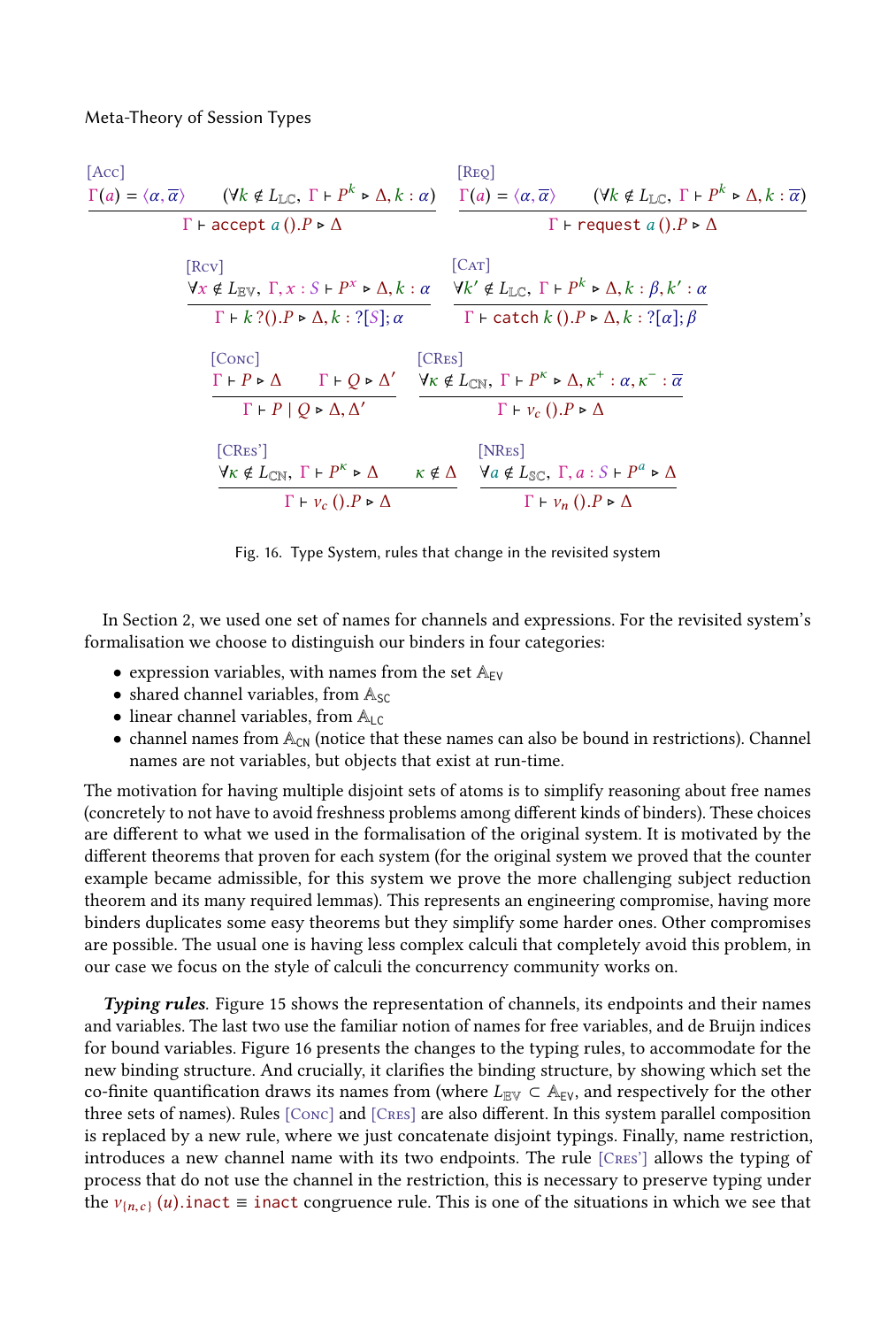<span id="page-17-1"></span>

Fig. 17. Syntax representation annotated with binders

this calculus is resource sensitive something commonly associated with linearity. However, the calculus is not exactly linear (e.g: linear channel names can be bound and never used).

#### <span id="page-17-0"></span>5.1 The Coq Mechanisation

**Structure of the implementation.** The mechanisation of the revisited system is done in three files: First, the file: theories/SyntaxR.v contains the definitions of the syntactic categories, like processes, expressions and channels, together with operations on them, like opening and substitutions, the locally closed predicate and operational semantics. Second, the file: theories/TypesR.v contains the definitions of contexts and environments, together with the typing judgements. It also contains some lemmas regarding the different kinds of opening and substitutions commuting, the strengthening and weakening lemmas, and notably the substitution lemmas for expressions and channels into processes. Finally, the file: theories/SafetyR.v defines the concept of balanced typings, and shows the two main results, that congruence preserves types, and finally the subject reduction theorem for processes.

**Syntax and operational semantics**. The syntactic changes of the revised system are minor as we can see in Figure [17.](#page-17-1) As explained, the binders are separated in four categories. The visible changes in the type definition, are twofold: in request and accept the names of shared channels are variables that use atoms from  $\mathbb{A}_{SC}$  (type scvar). And second, channels now are not only names, but they follow the syntax from Figure [15.](#page-15-2) In locally nameless, besides the syntax, the binding structure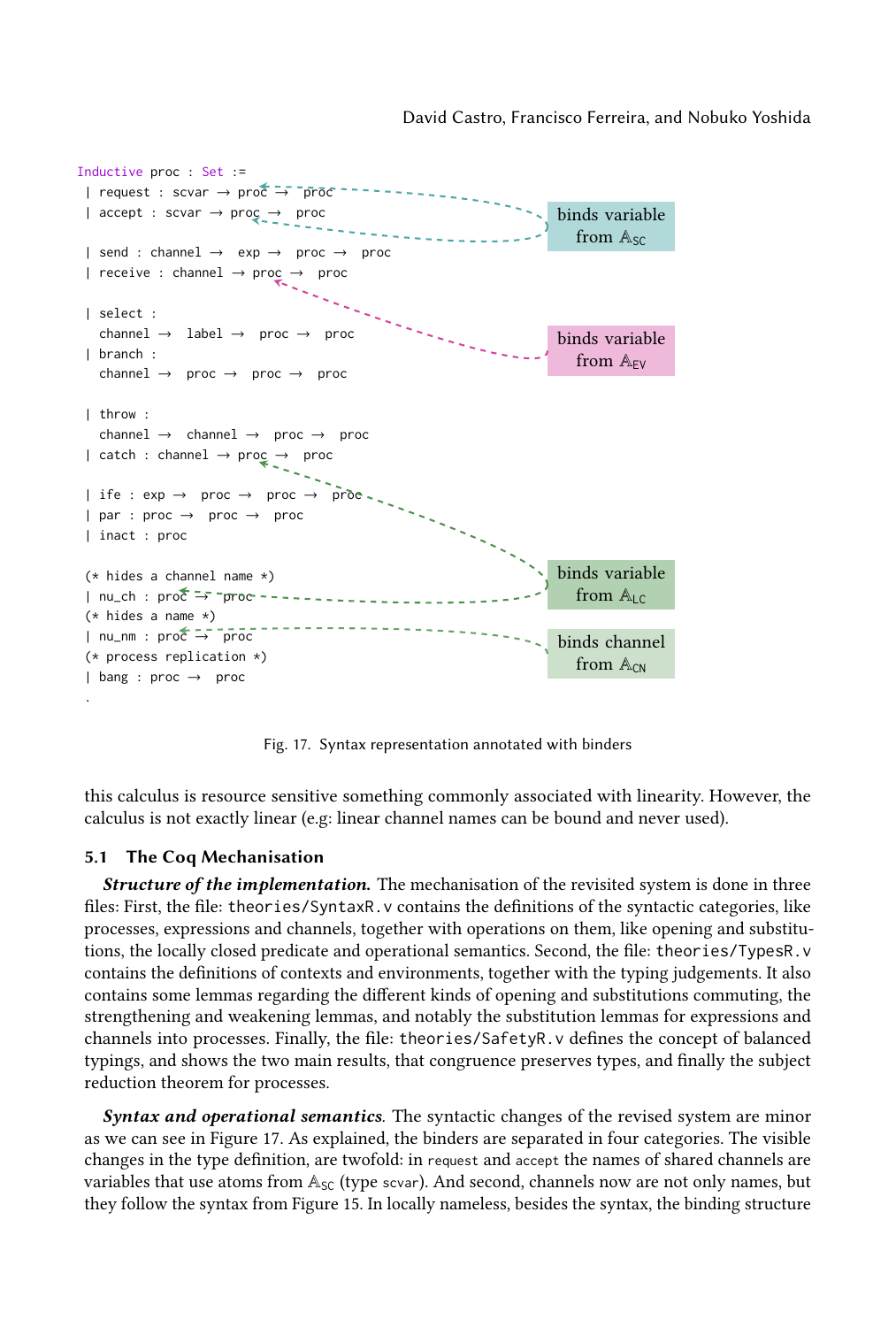and the well-formedness of terms is established in the definitions of the opening operations and the locally closed predicate. As discussed before, in the original system's mechanisation, we used only one scope of atoms, but still had several opening operations, in this case, we use a single open per kind of atoms that appear in the syntactic category. For example, there is one opening operation for expression variables in expressions (ope), and there are four for processes: open\_c to open linear channel variables with channels, open\_n to open shared channels with shared channel variables, open\_e to open variable expressions with expressions, and finally open\_k to open channel name variables. For locally closed, we define only one predicate per syntactic category  $(1c_$ <sub>exp</sub> for expressions, lc for processes), as it does not make sense to be locally closed with regard to some variable kinds and not others.

Given our choice of Ssreflect, we have some overhead due to implementing processes, channels and expressions as equality types, and because we implement the locally closed predicate as a boolean function and show that it reflects the inductive definition. This enables us to use computation with these functions throughout our proofs. To implement locally closed as a function, we use a dual concept. We simply check that there are no de Bruijn indices that point to non-existent binders (i.e. we check for the absence of out of scope indices).

The rest of the file contains: theorems about the interactions of substitutions and opening, and the definitions of the congruence and reduction operational semantics for the calculus.

Type system. The type system is defined in the theories/TypesR. v file. The first concern is to use the environment type env from file: theories/Env.v to define the sorting context and the typings. A sorting (represented by Γ) contain names from expression variables, and from shared channel variables. This means that the key is atoms from  $\mathbb{A}_{SC} + \mathbb{A}_{EV}$ . Similarly, for typings, the keys are either linear channel variables, or actual endpoints that contain a channel name and a polarity, the type of keys should be  $\mathbb{A}_{LC} + \mathbb{A}_{CN}^p$  where  $p$  is the polarity of endpoints.

The file: theories/TypesR.v contains the definitions of the typing judgements (oft for processes and oft\_exp for expressions in the code). But before we tackle them, we need to think about co-finite quantification when we bind endpoints. Concretely, rules [Acc], [Req] and [Rcv] from Figure [16](#page-16-0) show in the premise, that the process needs to admit typing when opened with a sufficiently fresh channel variable name. In our implementation, we generalise this from sufficiently fresh channel variable name to sufficiently fresh channel. That is, we open with a channel that can be a sufficiently fresh channel variable name (an element of  $\mathbb{A}_{\mathsf{LC}}$  not in  $L_{\mathsf{LC}}$ ), or a sufficiently fresh channel name (an element of  $\mathbb{A}_{\text{CN}}$  not in  $L_{\text{CN}}$ ). This is implemented as the relation free\_chan and it is used in the aforementioned rules as shown Figure [18.](#page-19-0) free\_chan works together with the function chan\_of\_entry that produces a channel from a typing entry (it either produces a channel variable, or a channel end point depending on its parameter) . The motivation for this generalisation is that, the induction hypothesis for these rules is stronger this way; we learn that the premise is well-formed when opened with both a channel variable or a channel name. As a consequence, the subject reduction proof is simpler.

Substitution lemma. After defining the typing judgements for processes and expressions, the file contains the proofs of the substitution lemmas (for the substitution principles defined in file: theories/SyntaxR.v). Concretely, the important lemmas are SubstitutionLemmaExp for showing the substitution of expressions in expressions, ExpressionReplacement for the substitution of expressions in processes. And finally ChannelNameReplacement for the substitution of channels in processes.

Subject reduction. Finally, the file: theories/Safety. v contains the proofs for the main result of this formalisation. Following [\[Yoshida and Vasconcelos 2007\]](#page-24-5), subject reduction only holds for balanced typings. A balanced typing is one for which all the dual endpoints it contains are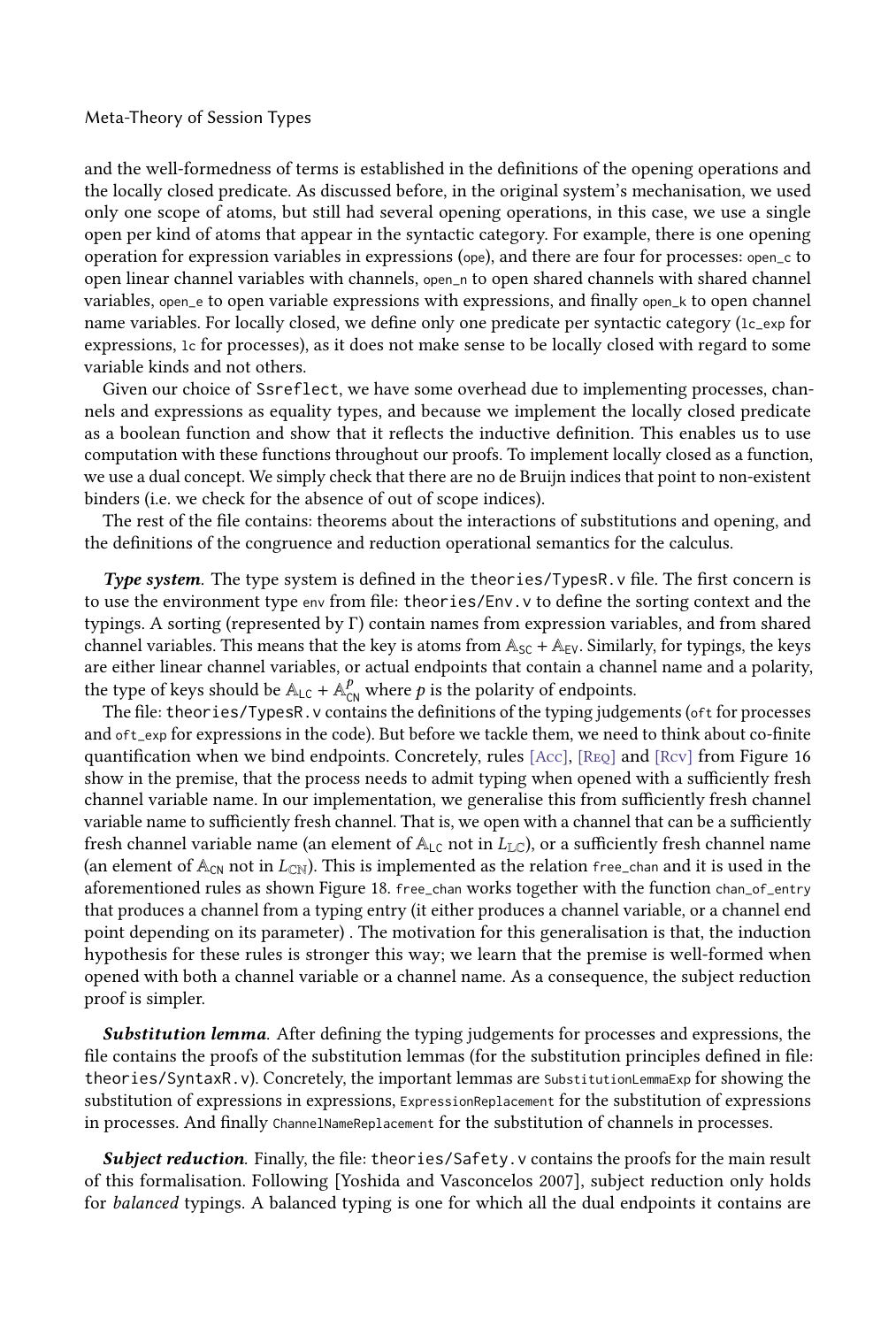```
Definition free_chan (c : tp_env_entry) (L : seq LC.atom) (L' : seq CN.atom) :=
  match c with
  | inr (k, _) => k \notin L'
  | inl c => c \notin L
  end.
Inductive oft : sort_env \rightarrow proc \rightarrow tp_env \rightarrow Prop :=
| t_request (L : seq LC.atom) (L' : seq CN.atom) G a P D t:
    binds (inl a) (end_points t (dual t)) G \rightarrow(\forall c, free_chan c L L' \rightarrowoft G (open_c0 P (chan_of_entry c)) (add c (dual t) D)) \rightarrowoft G (request (SC.Free a) P) D
| t_accept : ∀ (L : seq LC.atom) (L' : seq CN.atom) G a P D t,
    binds (inl a) (end_points t (dual t)) G \rightarrow(∀ x, free_chan x L L' →
      oft G (open_c0 P (chan_of_entry x)) (add x t D)) \rightarrowoft G (accept (SC.Free a) P) D
| t_catch : ∀ (L : seq LC.atom) (L' : seq CN.atom) G k P D T T',
    (∀ x, free_chan x L L' →
      oft G (open_c0 P (chan_of_entry x)) (add x T (add k T' D))) \rightarrowoft G (catch (chan_of_entry k) P) (add k (ch_input T T') D)
(* \ldots *).
```
Fig. 18. Typing Judgement and Free Channel Relation

```
THEOREM (SUBJECT CONGRUENCE). If \Gamma \vdash P \triangleright \Delta with balanced \Delta and P \equiv Qthen \Gamma \vdash Q \triangleright \Delta' and balanced \Delta'.
Theorem CongruencePreservesOft G P Q D :
  P \equiv Q \rightarrow \text{ of }t G P D \rightarrow \text{ of }t G Q D.(* \ldots *)THEOREM (SUBJECT REDUCTION). If \Gamma \vdash P \triangleright \Delta with balanced \Delta and P \longrightarrow^* Qthen \Gamma \vdash Q \triangleright \Delta' and balanced \Delta'.
Theorem SubjectReduction G P Q D:
  oft G P D → balanced D → P → * Q → exists D', balanced D' /\ oft G Q D'.
(* \ldots *)
```
Fig. 19. Congruence and Subject Reduction

associated with dual types. It is related to the concept of compatible from Section [2.1,](#page-3-1) but instead of relating to compatible typings, it ensures that the endpoints of a channel are typed by dual types. This condition is not enforced anywhere else and in our code is defined by the balanced predicate. Together with some lemmas required by the proofs that follow.

At this point, there remain the two important theorems: first: CongruencePreservesOft that states that congruent processes have the same type, and finally the subject reduction theorem: SubjectReduction (that is proven using a lemma about single small step subject congruence). Below we reproduce the statements of the theorems, and we remark on how similar the final statement is to Theorem 3.3 from [\[Yoshida and Vasconcelos 2007\]](#page-24-5). Figure [19](#page-19-1) contains their statements in the formalisation together with their on-paper statement counterparts.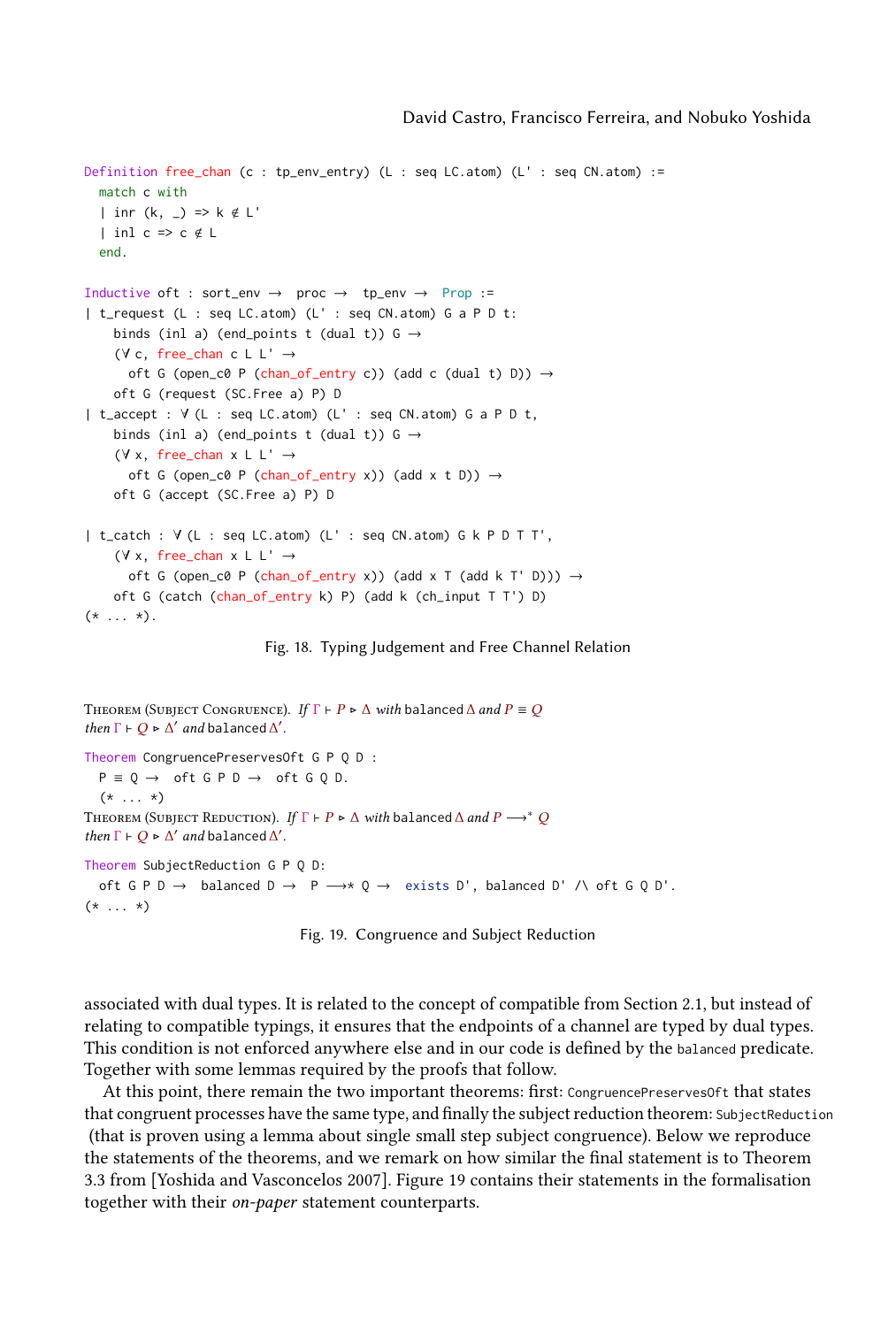This concludes the technical development, and represents a full proof of subject reduction for binary types, following the revised system as defined in [\[Yoshida and Vasconcelos 2007\]](#page-24-5). The minor difference is that we use a simpler version of recursion compared to the original paper. This results in an expressive calculus with all the key constructs: shared channels, linear channels, choice, conditional processes, etc. We remark that implementing recursion as in the original paper is possible and it would not require additional techniques. Implementing recursion variables would make this proof more complex because of the need to add one more kind of variable, recursion variables.

#### <span id="page-20-0"></span>6 IMPLEMENTATION

The locally nameless support, and the proof we develop in this work are available<sup>[6](#page-20-1)</sup> at:

#### <https://github.com/emtst/emtst-proof>

The source code for the development is in the ./theories directory. Locally nameless support is defined in the following files: Atom.v, AtomScopes.v and Env.v. Then the development of the counter example for the locally nameless version of the original system is in files: SyntaxO.v, and TypesO.v. Additionally, the type preservation proof for the revisited system is in SyntaxR.v, TypesR.v and SafetyR.v. When compiled using the make file, the compilation ends by Coq checking that the safety proof does not depend on any axioms or admitted theorems and it prints the reassuring message: Closed under the global context.

#### 7 RELATED WORK

Following the general trend in the programming language community, the concurrency community is also keenly interested in mechanising their results. A recent example of this is the BeHAPI Workshop at ETAPS 2019 [\[BeH 2019\]](#page-22-2), that started with a full morning session on different aspects of mechanical proofs and behavioural types. From proving important theorems about linear logic, to novel representation techniques, theoretical discussions of higher order abstract syntax. And it even included talks on a couple of work in progress mechanisations of session types.

While this work represents the first formalisation of binary session types as presented in [\[Honda](#page-23-2) [et al.](#page-23-2) [1998;](#page-23-2) [Yoshida and Vasconcelos 2007\]](#page-24-5), there have been many other works in related areas. For example, [Bengtson and Parrow](#page-22-3) [\[2009\]](#page-22-3) mechanise the meta-theory of the untyped π-calculus in Isabelle/HOL. The Abella [\[Gacek 2008\]](#page-23-11) proof assistant uses its  $\lambda$ -tree representation<sup>[7](#page-20-2)</sup> [\[Miller](#page-24-14) [and Palamidessi 1999\]](#page-24-14) to implement some meta-theory of the untyped π-calculus [\[Abe 2019\]](#page-22-4). [Goto et al.](#page-23-13) [\[2016\]](#page-23-13) present a session types system with polymorphism and use Coq to prove type soundness of their system. There are several technical differences between their calculus and ours. First, theirs is affine, so that it does not provide deadlock freedom (between two parties) unlike ours; and secondly, they do not support neither shared channels nor expressions which are crucial to model session initiations and sequential computation. They are essential elements for implementing session-based programming languages, e.g. [\[Ancona et al.](#page-22-5) [2016;](#page-22-5) [Gay and Ravera 2017;](#page-23-14) [Hu et al.](#page-23-15) [2008\]](#page-23-15). Crucially, our objective differs from the aim in [\[Goto et al.](#page-23-13) [2016\]](#page-23-13), which proves the correctness for the minimum calculus with a specialised extension. Our target is the "core" calculus which has all the essential features to model session-based programming and tools, and it is the most well-recognised and extended in the past. We formalise a standard binary session calculus with shared sessions, expressions and the habitual binding structure present in the literature. We strive for the extensibility and adaptability of our results to mechanise the many related session calculi already developed or to be developed in future.

<span id="page-20-1"></span><sup>6</sup>This repository is anonymous.

<span id="page-20-2"></span> $^7$ also referred to as higher order abstract syntax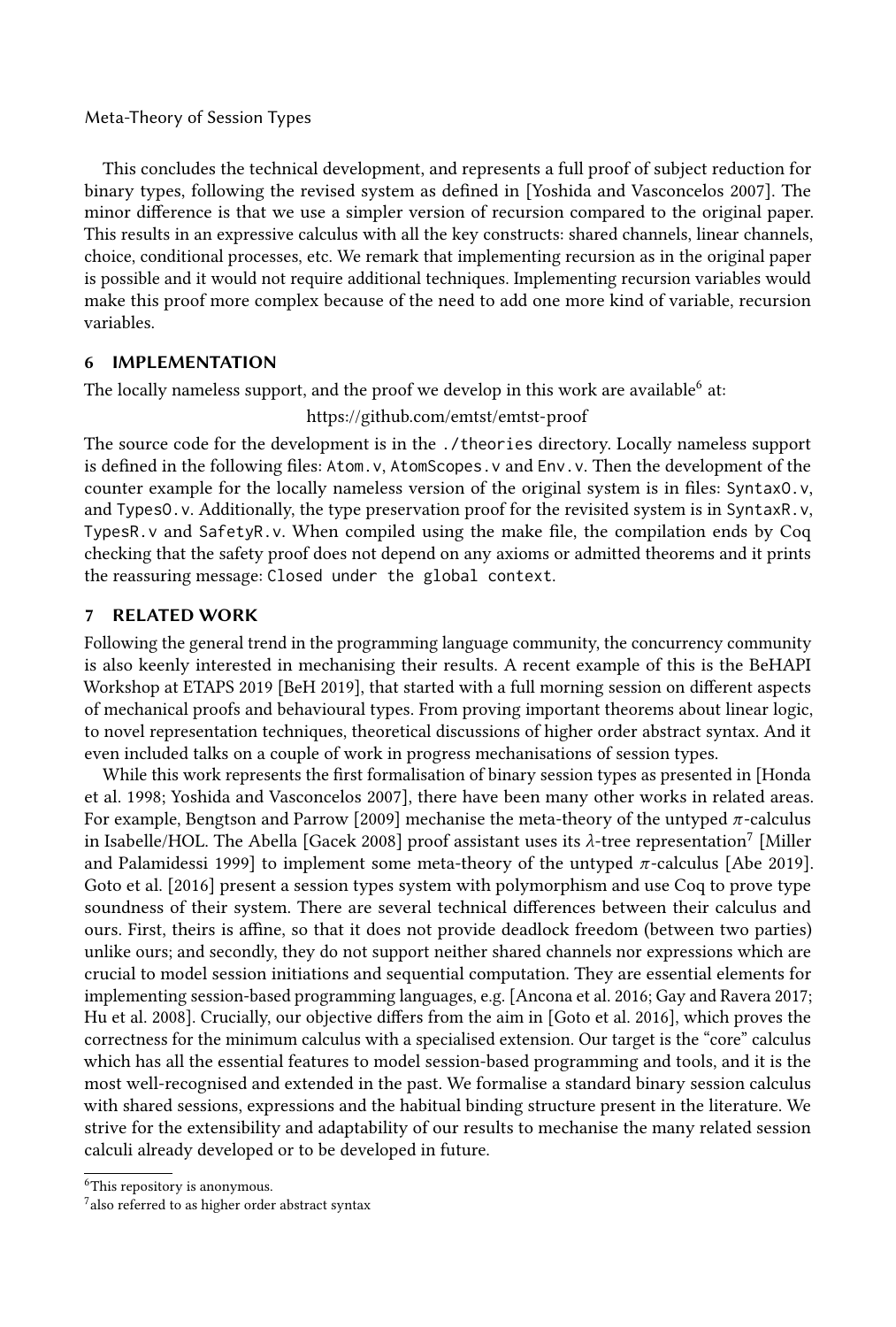Also related are works that use and implement session types as part of their development (while not necessarily being the focus), two examples are: First, [Tassarotti et al.](#page-24-15) [\[2017\]](#page-24-15) where they show the correctness (in the Coq proof assistant) of a compiler that uses an intermediate language based on a simplified version the GV system [\[Gay and Vasconcelos 2010\]](#page-23-16) to add session types to a functional programming language. And second, [\[Orchard and Yoshida 2015\]](#page-24-16) that discusses the relation between session types and effect systems, and they implement their code in the Agda proof assistant. However, their formalisation concentrates on showing that their translation between effect systems and session types are type preserving.

Regarding our choice of technology to use, we follow the presentation of locally nameless from: [\[Aydemir et al.](#page-22-0) [2008;](#page-22-0) [Charguéraud 2012\]](#page-22-1). We implement the proofs in the Coq proof assistant using the Ssreflect [\[Gonthier and Mahboubi 2010\]](#page-23-3) library. And the design of environments and some of the automation is inspired from [\[Gonthier et al.](#page-23-4) [2013;](#page-23-4) [Nanevski et al.](#page-24-9) [2010\]](#page-24-9). However, these choices are far from unique, while this is not an exhaustive bibliography, we provide some related approaches that could also be considered. Other options include: Isabelle/Nominal [\[Nipkow and](#page-24-7) [Paulson 1992;](#page-24-7) [Urban 2008\]](#page-24-17) is an industrial strength proof assistant, and as we mentioned, it has been successfully used to implement the meta-theory of the untyped  $\pi$ -calculus. Our choice of Coq over Isabelle is out of familiarity and the authors' preference for constructive proofs as we are interested in future work where we take advantage of the Coq extraction mechanism.

Higher order abstract syntax (HOAS) [\[Church 1940;](#page-23-17) [Pfenning and Elliott 1988\]](#page-24-18) is in many ways the gold standard for representing languages and logics with binding. The Abella [\[Gacek 2008\]](#page-23-11) and Beluga [\[Pientka and Cave 2015\]](#page-24-13) systems implement powerful support for HOAS. Nevertheless, a lack of support for linearity and code extraction made us prefer using the more common Coq proof assistant. However, support for linearity and HOAS is being explored in projects like the LINCX [\[Georges et al. 2017\]](#page-23-18) linear logical framework.

Additionally, other representations could be used, for example a weaker form of HOAS that can be directly used in Coq is championed by Parametric HOAS [\[Chlipala 2008\]](#page-22-6). And other forms of embedding specification logics like Hybrid and its enrichment with linearity are discussed in [Felty](#page-23-19) [and Momigliano](#page-23-19) [\[2012\]](#page-23-19); [Felty](#page-23-20) [\[2019\]](#page-23-20).

Finally, [Benton et al.](#page-22-7) [\[2012\]](#page-22-7) propose a powerful representation of intrinsically typed de Bruijn indices that can be readily implemented in many proof assistants (including Coq and Agda). And there is ongoing work [\[Kokke 2019\]](#page-23-21) to extend this with support for linearity by following ideas from [\[Atkey 2018\]](#page-22-8). This is a promising direction that could bring the proof style from [\[Wadler and](#page-24-19) [Kokke 2019\]](#page-24-19) to the linear setting.

Important aspects that lead to our choices in this work were: current availability, good support for the technique in one of the leading general purpose proof assistants (we considered Coq, Agda and Isabelle). The results of the proof leave us with a valuable artefact, and a reusable implementation of locally nameless that can be used for other projects.

#### 8 CONCLUSIONS AND FUTURE WORK

We set out to study the mechanisation of the meta-theory of binary session types as presented in [\[Honda et al.](#page-23-2) [1998;](#page-23-2) [Yoshida and Vasconcelos 2007\]](#page-24-5). On the way, we learned a valuable lesson on adequacy, as we managed the difficulties representing the original system using the locally nameless representation. On the adequacy issue, we fully agree with [Aydemir et al.](#page-22-0) [\[2008\]](#page-22-0): "First, note that it [adequacy] is an informal question, because it involves the relationship between an informal thing and a formal thing. No matter how much faith you put in Coq, no Coq proof will completely settle this question." Moreover, we propose that the canonical definition of a system should be the one that has the most properties proved in the most dependable way. This experience report is a call to arms to make that version a mechanised version. Therefore, we believe that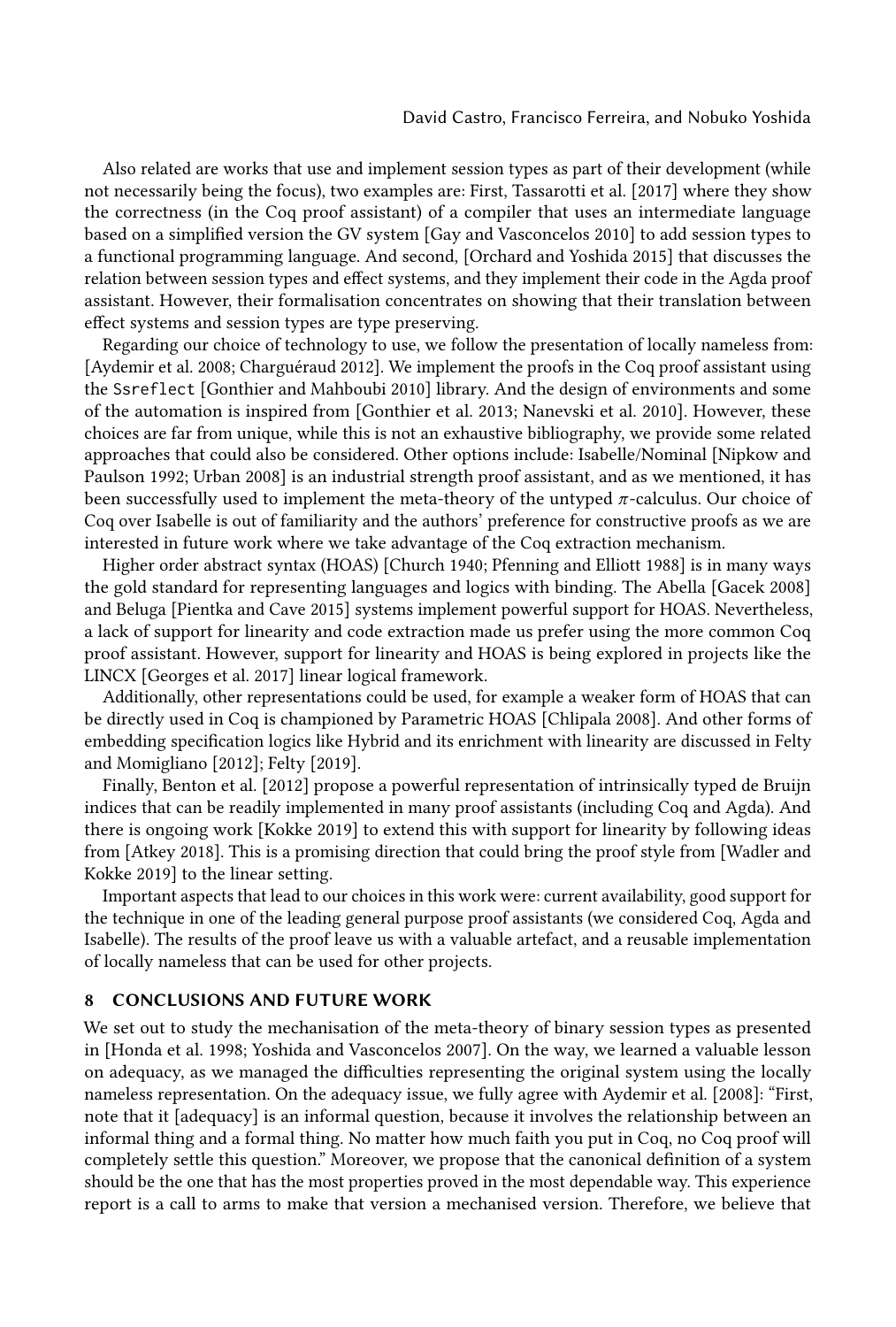we should strive for developing our theories together with their mechanised meta-theory. This experience report, and its resulting tools and techniques are meant to help in that direction. Our effort represents a step in an ongoing community wide effort. However small it may be, we think it is a step in the right direction.

Our future work can be split in two aspects. First, we want to further develop and simplify the locally nameless and the generic environment implementation that our system supports. The engineering effort for this proof was significant, but besides having this result, automation will make it easier to have more results like this. The second aspect is to extend our results to other calculi, notably we are interested in implementing multiparty session types [\[Honda et al.](#page-23-6) [2008\]](#page-23-6) and their meta-theory. This would be an important result on its own, but we also want to extract a library of certified operations on these types (e.g: code for projections, and state machine generation). Concretely, our future goal is to certify the protocol description language, Scribble $^8$  $^8$  which has been used for various endpoint programming languages [\[Gay and Ravera 2017\]](#page-23-14), including Java [\[Hu](#page-23-22) [and Yoshida 2016,](#page-23-22) [2017;](#page-23-23) [Kouzapas et al.](#page-23-24) [2016\]](#page-23-24), Go [\[Castro et al.](#page-22-10) [2019\]](#page-22-10), Scala [\[Scalas et al.](#page-24-1) [2017\]](#page-24-1), F# [\[Neykova et al.](#page-24-20) [2018\]](#page-24-20), MPI-C [\[Ng et al.](#page-24-21) [2015;](#page-24-21) [Ng and Yoshida 2014\]](#page-24-22), Erlang [\[Neykova and](#page-24-23) [Yoshida 2017a\]](#page-24-23), and Python [\[Demangeon et al.](#page-23-25) [2015;](#page-23-25) [Neykova et al.](#page-24-24) [2017;](#page-24-24) [Neykova and Yoshida](#page-24-25) [2017b\]](#page-24-25). This would provide a certified tool-chain, that is developed together and at the same time as its own meta-theory.

#### ACKNOWLEDGMENTS

This material is based upon work supported by the National Science Foundation under Grant No. nnnnnnn and Grant No. mmmmmmm. Any opinions, findings, and conclusions or recommendations expressed in this material are those of the author and do not necessarily reflect the views of the National Science Foundation.

#### **REFERENCES**

<span id="page-22-4"></span>2019. Abella Examples. [http://abella-prover.org/examples/index.html.](http://abella-prover.org/examples/index.html) Accessed: 2019-07-04.

<span id="page-22-2"></span>2019. BehAPI Workshop @ ETAPS 2019. [https://www.um.edu.mt/projects/behapi/behapi-workshop-etaps-2019/.](https://www.um.edu.mt/projects/behapi/behapi-workshop-etaps-2019/) Accessed: 2019-07-04.

- <span id="page-22-5"></span>Davide Ancona, Viviana Bono, Mario Bravetti, Joana Campos, Giuseppe Castagna, Pierre-Malo Denielou, Simon J. Gay, Nils Gesbert, Elena Giachino, Raymond Hu, Einar Broch Johnsen, Francisco Martins, Viviana Mascardi, Fabrizio Montesi, Rumyana Neykova, Nicholas Ng, Luca Padovani, Vasco T. Vasconcelos, and Nobuko Yoshida. 2016. Behavioral Types in Programming Languages. FTPL 3(2-3) (2016), 95–230.
- <span id="page-22-8"></span>Robert Atkey. 2018. Syntax and Semantics of Quantitative Type Theory. In Proceedings of the 33rd Annual ACM/IEEE Symposium on Logic in Computer Science (LICS '18). ACM, New York, NY, USA, 56–65. [https://doi.org/10.1145/3209108.](https://doi.org/10.1145/3209108.3209189) [3209189](https://doi.org/10.1145/3209108.3209189)
- <span id="page-22-0"></span>Brian Aydemir, Arthur Charguéraud, Benjamin C. Pierce, Randy Pollack, and Stephanie Weirich. 2008. Engineering Formal Metatheory. In Proceedings of the 35th Annual ACM SIGPLAN-SIGACT Symposium on Principles of Programming Languages (POPL '08). ACM, New York, NY, USA, 3–15.<https://doi.org/10.1145/1328438.1328443>
- <span id="page-22-3"></span>Jesper Bengtson and Joachim Parrow. 2009. Formalising the pi-calculus using nominal logic. Logical Methods in Computer Science Volume 5, Issue 2 (June 2009). [https://doi.org/10.2168/LMCS-5\(2:16\)2009](https://doi.org/10.2168/LMCS-5(2:16)2009)
- <span id="page-22-7"></span>Nick Benton, Chung-Kil Hur, Andrew Kennedy, and Conor McBride. 2012. Strongly Typed Term Representations in Coq. J. Autom. Reasoning 49, 2 (2012), 141–159.
- <span id="page-22-10"></span>David Castro, Raymond Hu, Sung-Shik Jongmans, Nicholas Ng, and Nobuko Yoshida. 2019. Distributed Programming Using Role-parametric Session Types in Go: Statically-typed Endpoint APIs for Dynamically-instantiated Communication Structures. Proc. ACM Program. Lang. 3, POPL, Article 29 (Jan. 2019), 30 pages.<https://doi.org/10.1145/3290342>
- <span id="page-22-1"></span>Arthur Charguéraud. 2012. The Locally Nameless Representation. Journal of Automated Reasoning 49, 3 (01 Oct 2012), 363–408.
- <span id="page-22-6"></span>Adam J. Chlipala. 2008. Parametric higher-order abstract syntax for mechanized semantics. In 13th ACM SIGPLAN International Conference on Functional Programming (ICFP'08), James Hook and Peter Thiemann (Eds.). ACM, 143–156.

<span id="page-22-9"></span><sup>8</sup>https://www.scribble.org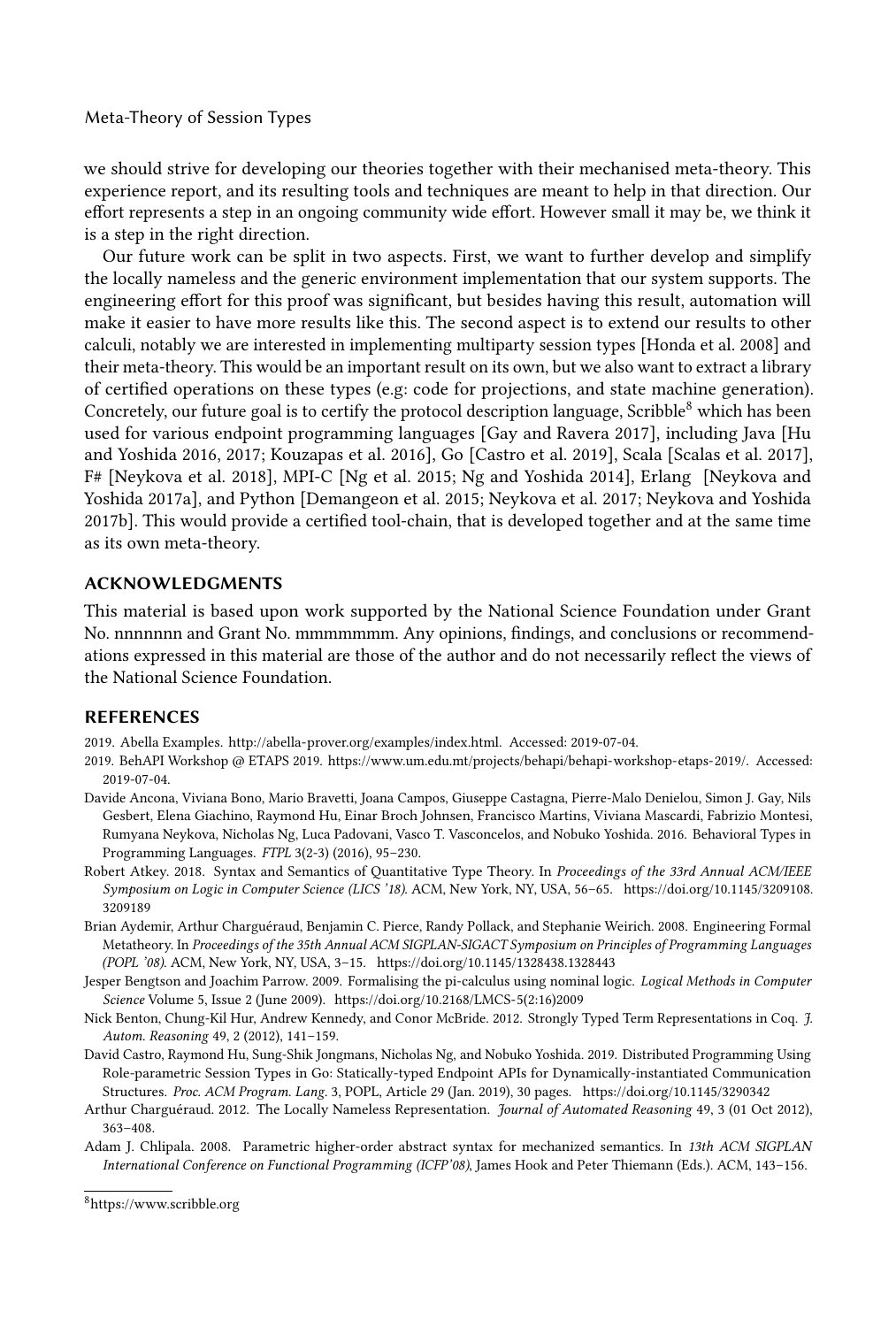#### David Castro, Francisco Ferreira, and Nobuko Yoshida

<span id="page-23-17"></span><span id="page-23-5"></span>Alonzo Church. 1940. A formulation of the simple theory of types. The Journal of Symbolic Logic 5 (6 1940), 56–68. Issue 02. Mario Coppo, Mariangiola Dezani-Ciancaglini, Luca Padovani, and Nobuko Yoshida. 2015. A Gentle Introduction to

- Multiparty Asynchronous Session Types. In 15th International School on Formal Methods for the Design of Computer, Communication and Software Systems: Multicore Programming (LNCS), Vol. 9104. Springer, 146–178.
- <span id="page-23-8"></span>N.G. de Bruijn. 1972. Lambda calculus notation with nameless dummies, a tool for automatic formula manipulation, with application to the Church-Rosser theorem. Indag. Math 34, 5 (1972), 381–392.
- <span id="page-23-25"></span>Romain Demangeon, Kohei Honda, Raymond Hu, Rumyana Neykova, and Nobuko Yoshida. 2015. Practical interruptible conversations: distributed dynamic verification with multiparty session types and Python. FMSD 46, 3 (2015), 197–225. <https://doi.org/10.1007/s10703-014-0218-8>
- <span id="page-23-19"></span>Amy Felty and Alberto Momigliano. 2012. Hybrid: A Definitional Two-Level Approach to Reasoning with Higher-Order Abstract Syntax. 48, 1 (2012), 43–105.
- <span id="page-23-20"></span>Amy P. Felty. 2019. A Linear Logical Framework in Hybrid (Invited Talk). In Proceedings of the 8th ACM SIGPLAN International Conference on Certified Programs and Proofs (CPP 2019). ACM, New York, NY, USA, 14–14. [https://doi.org/10.1145/](https://doi.org/10.1145/3293880.3294088) [3293880.3294088](https://doi.org/10.1145/3293880.3294088)
- <span id="page-23-11"></span>Andrew Gacek. 2008. The Abella Interactive Theorem Prover (System Description). In Proceedings of IJCAR 2008 (Lecture Notes in Artificial Intelligence), A. Armando, P. Baumgartner, and G. Dowek (Eds.), Vol. 5195. Springer, 154–161.
- <span id="page-23-12"></span>Simon Gay and Malcom Hole. 2005. Subtyping for session types in the pi calculus. Acta Informatica 42, 2 (01 Nov 2005), 191–225.<https://doi.org/10.1007/s00236-005-0177-z>
- <span id="page-23-14"></span>Simon Gay and Antonio Ravera (Eds.). 2017. Behavioural Types: from Theory to Tools. River Publishers.
- <span id="page-23-16"></span>Simon J. Gay and Vasco T. Vasconcelos. 2010. Linear type theory for asynchronous session types. Journal of Functional Programming 20, 1 (2010), 19âĂŞ50.<https://doi.org/10.1017/S0956796809990268>
- <span id="page-23-18"></span>Aina Linn Georges, Agata Murawska, Shawn Otis, and Brigitte Pientka. 2017. LINCX: A Linear Logical Framework with First-Class Contexts. In Programming Languages and Systems, Hongseok Yang (Ed.). Springer Berlin Heidelberg, Berlin, Heidelberg, 530–555.
- <span id="page-23-3"></span>Georges Gonthier and Assia Mahboubi. 2010. An introduction to small scale reflection in Coq. Journal of Formalized Reasoning 3, 2 (2010), 95–152.<https://doi.org/10.6092/issn.1972-5787/1979>
- <span id="page-23-4"></span>Georges Gonthier, Beta Ziliani, Aleksandar Nanevski, and Derek Dreyer. 2013. How to make ad hoc proof automation less ad hoc. Journal of Functional Programming 23, 4 (2013), 357âĂŞ401.<https://doi.org/10.1017/S0956796813000051>
- <span id="page-23-9"></span>Andrew D. Gordon. 1994. A mechanisation of name-carrying syntax up to alpha-conversion. In Higher Order Logic Theorem Proving and Its Applications, Jeffrey J. Joyce and Carl-Johan H. Seger (Eds.). Springer Berlin Heidelberg, Berlin, Heidelberg, 413–425.
- <span id="page-23-13"></span>Matthew Goto, Radha Jagadeesan, Alan Jeffrey, Corin Pitchar, and James Riely. 2016. An extensible approach to session polymorphism. Mathematical Structures in Computer Science 26, 3 (2016), 465âĂŞ509. [https://doi.org/10.1017/](https://doi.org/10.1017/S0960129514000231) [S0960129514000231](https://doi.org/10.1017/S0960129514000231)
- <span id="page-23-10"></span>Robert Harper and Daniel R. Licata. 2007. Mechanizing metatheory in a logical framework. Journal of Functional Programming 17, 4-5 (2007), 613âĂŞ673.<https://doi.org/10.1017/S0956796807006430>
- <span id="page-23-1"></span>Kohei Honda. 1993. Types for dyadic interaction. In CONCUR'93, Eike Best (Ed.). Springer Berlin Heidelberg, Berlin, Heidelberg, 509–523.
- <span id="page-23-2"></span>Kohei Honda, Vasco T. Vasconcelos, and Makoto Kubo. 1998. Language primitives and type discipline for structured communication-based programming. In Programming Languages and Systems, Chris Hankin (Ed.). Springer Berlin Heidelberg, Berlin, Heidelberg, 122–138.
- <span id="page-23-6"></span>Kohei Honda, Nobuko Yoshida, and Marco Carbone. 2008. Multiparty Asynchronous Session Types. In Proc. of 35th Symp. on Princ. of Prog. Lang. (POPL '08). ACM, New York, NY, USA, 273–284.
- <span id="page-23-7"></span>Kohei Honda, Nobuko Yoshida, and Marco Carbone. 2016. Multiparty Asynchronous Session Types. J. ACM 63, 1 (2016), 9:1–9:67.<https://doi.org/10.1145/2827695>
- <span id="page-23-22"></span>Raymond Hu and Nobuko Yoshida. 2016. Hybrid Session Verification Through Endpoint API Generation. In Fundamental Approaches to Software Engineering - 19th International Conference, FASE 2016,Eindhoven, The Netherlands (Lecture Notes in Computer Science), Perdita Stevens and Andrzej Wasowski (Eds.), Vol. 9633. Springer, 401–418.
- <span id="page-23-23"></span>Raymond Hu and Nobuko Yoshida. 2017. Explicit Connection Actions in Multiparty Session Types. In FASE (LNCS), Vol. 10202. 116–133. [https://doi.org/10.1007/978-3-662-54494-5\\_7](https://doi.org/10.1007/978-3-662-54494-5_7)
- <span id="page-23-15"></span>Raymond Hu, Nobuko Yoshida, and Kohei Honda. 2008. Session-Based Distributed Programming in Java. [http://www.doc.ic.](http://www.doc.ic.ac.uk/~rhu) [ac.uk/~rhu.](http://www.doc.ic.ac.uk/~rhu) In ECOOP'08 (LNCS), Vol. 5142. Springer, 516–541.
- <span id="page-23-21"></span>Wen Kokke. 2019. Formalising session-typed languages without worries. Invited talk at Workshop on Behavioural APIs.
- <span id="page-23-24"></span>Dimitrios Kouzapas, Ornela Dardha, Roly Perera, and Simon J. Gay. 2016. Typechecking protocols with Mungo and StMungo. In PPDP. 146–159.<https://doi.org/10.1145/2967973.2968595>
- <span id="page-23-0"></span>Julien Lange, Nicholas Ng, Bernardo Toninho, and Nobuko Yoshida. 2017. Fencing off Go: Liveness and Safety for Channelbased Programming. In Proceedings of the 44th ACM SIGPLAN Symposium on Principles of Programming Languages (POPL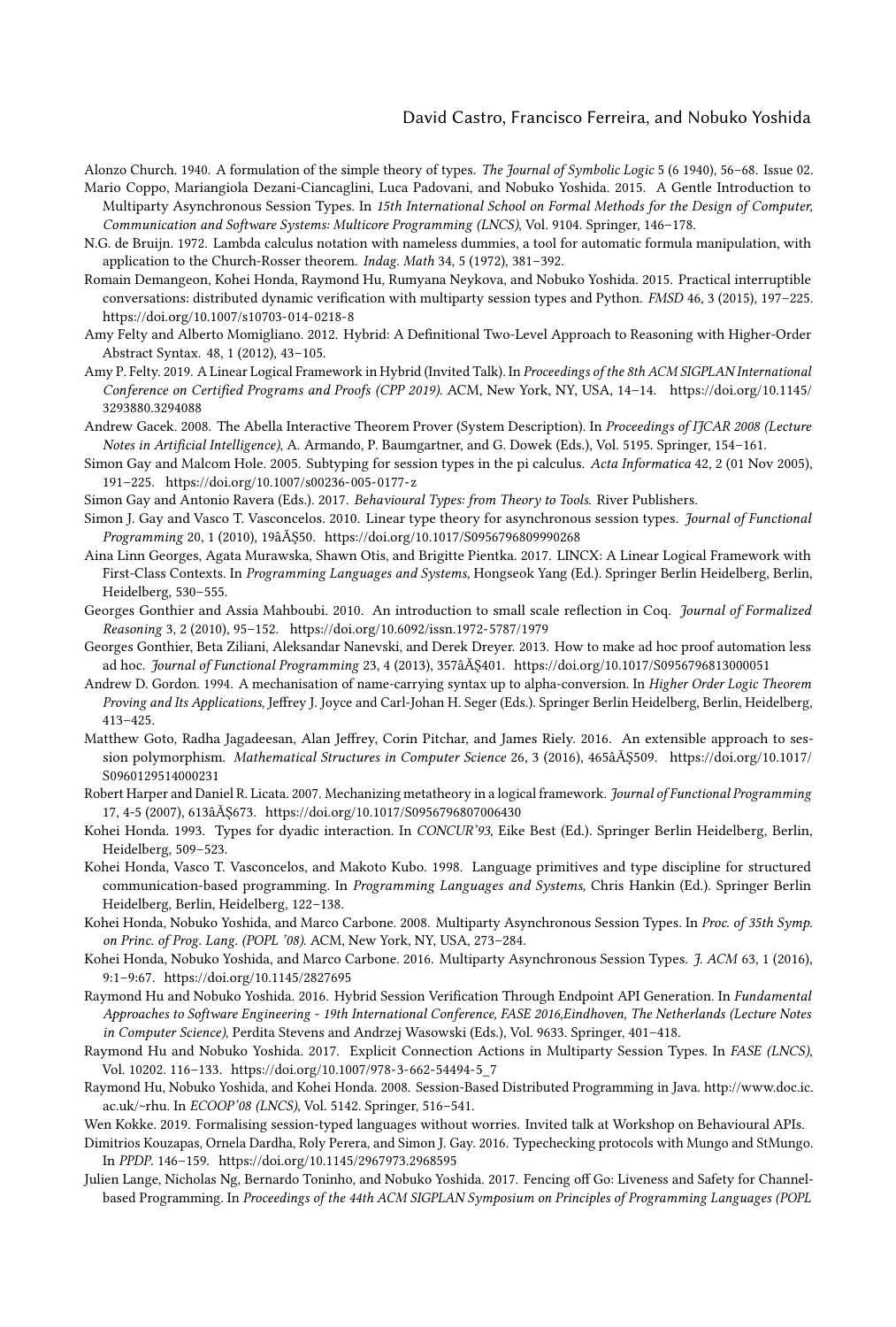2017). ACM, 748–761.<https://doi.org/10.1145/3009837.3009847>

- <span id="page-24-3"></span>Kevin Liao, Matthew A. Hammer, and Andrew Miller. 2019. ILC: A Calculus for Composable, Computational Cryptography. In Proceedings of the 40th ACM SIGPLAN Conference on Programming Language Design and Implementation (PLDI 2019). ACM, New York, NY, USA, 640–654.<https://doi.org/10.1145/3314221.3314607>
- <span id="page-24-11"></span>Conor McBride and James McKinna. 2004. Functional Pearl: I Am Not a Number–i Am a Free Variable. In Proceedings of the 2004 ACM SIGPLAN Workshop on Haskell (Haskell '04). ACM, New York, NY, USA, 1–9. [https://doi.org/10.1145/1017472.](https://doi.org/10.1145/1017472.1017477) [1017477](https://doi.org/10.1145/1017472.1017477)
- <span id="page-24-12"></span>James McKinna and Robert Pollack. 1999. Some Lambda Calculus and Type Theory Formalized. Journal of Automated Reasoning 23, 3 (01 Nov 1999), 373–409.<https://doi.org/10.1023/A:1006294005493>
- <span id="page-24-14"></span>Dale Miller and Catuscia Palamidessi. 1999. Foundational Aspects of Syntax. ACM Comput. Surv. 31, 3es, Article 11 (Sept. 1999).
- <span id="page-24-0"></span>Robin Milner, Joachim Parrow, and David Walker. 1992. A Calculus of Mobile Processes, Parts I and II. Info.& Comp. 100, 1 (1992).
- <span id="page-24-9"></span>Aleksandar Nanevski, Viktor Vafeiadis, and Josh Berdine. 2010. Structuring the Verification of Heap-manipulating Programs. In Proceedings of the 37th Annual ACM SIGPLAN-SIGACT Symposium on Principles of Programming Languages (POPL '10). ACM, New York, NY, USA, 261–274.<https://doi.org/10.1145/1706299.1706331>
- <span id="page-24-24"></span>Rumyana Neykova, Laura Bocchi, and Nobuko Yoshida. 2017. Timed runtime monitoring for multiparty conversations. Formal Asp. Comput. 29, 5 (2017), 877–910.<https://doi.org/10.1007/s00165-017-0420-8>
- <span id="page-24-20"></span>Rumyana Neykova, Raymond Hu, Nobuko Yoshida, and Fahd Abdeljallal. 2018. A Session Type Provider: Compile-time API Generation for Distributed Protocols with Interaction Refinements in F#. In 27th International Conference on Compiler Construction. ACM, 128–138.<https://doi.org/10.1145/3178372.3179495>
- <span id="page-24-23"></span>Rumyana Neykova and Nobuko Yoshida. 2017a. Let it Recover: Multiparty Protocol-Induced Recovery. In CC. ACM, 98–108.
- <span id="page-24-25"></span>Rumyana Neykova and Nobuko Yoshida. 2017b. Multiparty Session Actors. Logical Methods in Computer Science 13, 1 (2017). [https://doi.org/10.23638/LMCS-13\(1:17\)2017](https://doi.org/10.23638/LMCS-13(1:17)2017)
- <span id="page-24-21"></span>Nicholas Ng, Jose G.F. Coutinho, and Nobuko Yoshida. 2015. Protocols by Default: Safe MPI Code Generation based on Session Types. In CC 2015 (LNCS), Vol. 9031. Springer, 212–232.
- <span id="page-24-22"></span><span id="page-24-7"></span>Nicholas Ng and Nobuko Yoshida. 2014. Pabble: parameterised Scribble. SOCA (2014), 1–16.
- Tobias Nipkow and Lawrence C. Paulson. 1992. Isabelle-91. In Proceedings of the 11th International Conference on Automated Deduction, Saratoga Springs, NY (Lecture Notes in Artificial Intelligence (LNAI) vol. 607). Springer-Verlag, 673–676.
- <span id="page-24-8"></span>Ulf Norell. 2007. Towards a practical programming language based on dependent type theory. Ph.D. Dissertation. Department of Computer Science and Engineering, Chalmers University of Technology. Technical Report 33D.
- <span id="page-24-16"></span>Dominic A. Orchard and Nobuko Yoshida. 2015. Using session types as an effect system. In Proceedings Eighth International Workshop on Programming Language Approaches to Concurrency- and Communication-cEntric Software, PLACES 2015, London, UK, 18th April 2015. 1–13.<https://doi.org/10.4204/EPTCS.203.1>
- <span id="page-24-18"></span>Frank Pfenning and Conal Elliott. 1988. Higher-Order Abstract Syntax. In ACM SIGPLAN Symposium on Language Design and Implementation (PLDI'88). 199–208.
- <span id="page-24-13"></span>Brigitte Pientka and Andrew Cave. 2015. Inductive Beluga: Programming Proofs. In Automated Deduction - CADE-25, Amy P. Felty and Aart Middeldorp (Eds.). Springer International Publishing, Cham, 272–281.
- <span id="page-24-10"></span>Randy Pollack. 1994. Closure under alpha-conversion. In Types for Proofs and Programs, Henk Barendregt and Tobias Nipkow (Eds.). Springer Berlin Heidelberg, Berlin, Heidelberg, 313–332.
- <span id="page-24-1"></span>Alceste Scalas, Ornela Dardha, Raymond Hu, and Nobuko Yoshida. 2017. A Linear Decomposition of Multiparty Sessions for Safe Distributed Programming. In ECOOP'17 (LIPIcs), Vol. 74. Sch. Dag., 24:1–24:31.
- <span id="page-24-2"></span>Alceste Scalas, Nobuko Yoshida, and Elias Benussi. 2019. Verifying Message-passing Programs with Dependent Behavioural Types. In Proceedings of the 40th ACM SIGPLAN Conference on Programming Language Design and Implementation (PLDI 2019). ACM, New York, NY, USA, 502–516.<https://doi.org/10.1145/3314221.3322484>
- <span id="page-24-4"></span>Kaku Takeuchi, Kohei Honda, and Makoto Kubo. 1994. An interaction-based language and its typing system. In PARLE'94 Parallel Architectures and Languages Europe, Costas Halatsis, Dimitrios Maritsas, George Philokyprou, and Sergios Theodoridis (Eds.). Springer Berlin Heidelberg, Berlin, Heidelberg, 398–413.
- <span id="page-24-15"></span>Joseph Tassarotti, Ralf Jung, and Robert Harper. 2017. A Higher-Order Logic for Concurrent Termination-Preserving Refinement. In Programming Languages and Systems, Hongseok Yang (Ed.). Springer Berlin Heidelberg, Berlin, Heidelberg, 909–936.
- <span id="page-24-6"></span>The Coq Development Team. 2016. The Coq Proof Assistant Reference Manual v. 8.6.1. Institut National de Recherche en Informatique et en Automatique.
- <span id="page-24-17"></span>Christian Urban. 2008. Nominal Techniques in Isabelle/HOL. 40, 4 (2008), 327–356.
- <span id="page-24-19"></span>Philip Wadler and Wen Kokke. 2019. Programming Language Foundations in Agda. Available at [http://plfa.inf.ed.ac.uk/.](http://plfa.inf.ed.ac.uk/)
- <span id="page-24-5"></span>Nobuko Yoshida and Vasco T. Vasconcelos. 2007. Language Primitives and Type Discipline for Structured Communication-Based Programming Revisited: Two Systems for Higher-Order Session Communication. Electronic Notes in Theoretical